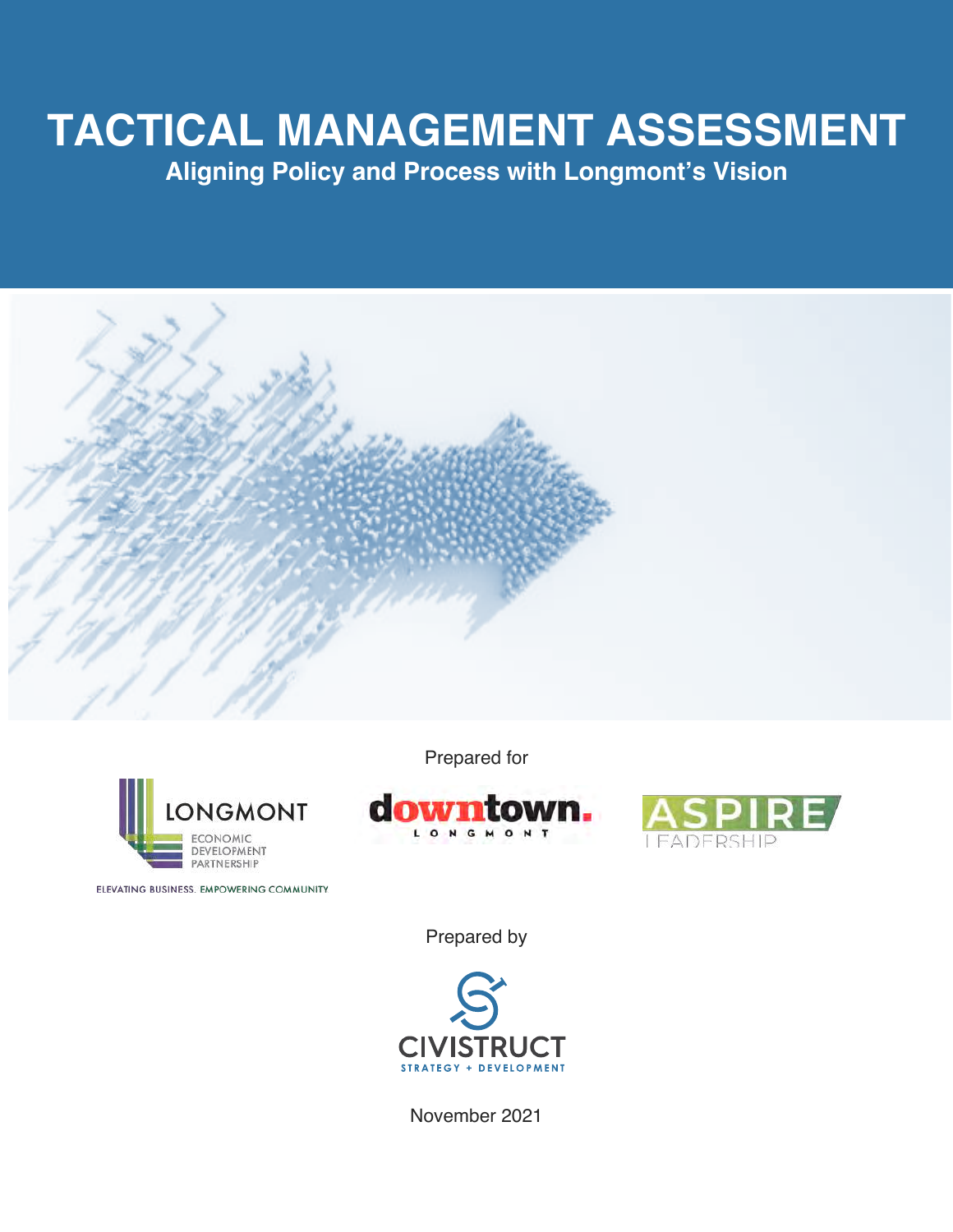# **INTRODUCTION AND PURPOSE**

To assist in the implementation of the Longmont Economic Development Partnership ("LEDP") *Advance Longmont 2.0 Strategic Plan* and Longmont Downtown Development Authority ("LDDA") *Downtown Master Plan of Development*, LEDP and LDDA retained CIVISTRUCT Strategy + Development to undertake a Tactical Management Assessment to address the following objectives:

- Gain a greater understanding of why some proposed development projects in Longmont were abandoned over the last 2-3 years and quantify (to the greatest extent possible based on available information) the impacts of these abandoned projects to the Longmont community (e.g., housing units, square feet of space, jobs, investment amount, etc.).
- Undertake a comparative analysis of the entitlement process employed for a high-density residential project and a commercial project in Longmont compared to the process undertaken in other selected jurisdictions for similar projects within the past 2-3 years to identify similarities and differences in the entitlement process and what recommendations could be recommended for Longmont.
- Convene strategy sessions with representatives from the development, construction, and professional services industry to solicit feedback and input into Longmont's entitlement process and what strategies and recommendations they may have to meet community and development goals and objectives and strengthen partnerships between the public and private sectors.

# **KEY TASKS1**

- **1. Project Initiation / Kick Off:** Met with the LEDP and LDDA client team in a work session to review the scope of work and to identify specific conditions, identify comparable projects for entitlement analysis, development project updates and other issues impacting the Tactical Management Assessment.
- **2. Inventory / Analysis of Abandoned Real Estate Projects:** Identified abandoned real estate development projects in Longmont within the past 2-3 years, and summarized why they were abandoned (e.g., market issues, financing, entitlement process, etc.). Quantified, to the greatest extent possible based on available information, the impacts of these projects not being developed in terms of number of housing units, square feet of space and investment amount not realized.
- **3. Comparative Analysis of Project Entitlement Processes:** Evaluated 4 recently completed / under construction high density residential and commercial projects – two of these projects in Longmont and two in other municipalities – within the last 2-3 years to see what the similarities and differences exist between the land entitlement processes. Summarized key takeaways in the entitlement processes and identified strategies that could be employed to strengthen Longmont's entitlement process.
- **4. Developer & Builder Strategy Sessions:** Convened two (2) virtual strategy sessions one with representatives from the development industry and the other with representatives from the construction and professional services industry – to solicit feedback and input into Longmont's entitlement process and recommended tactical strategies to strengthen partnerships with the City, development community and economic development partners.
- **5. Tactical Strategy Recommendations:** Based on the comparative analysis of entitlement processes, interviews with developers, property and business owners, consultants, and municipal staff, summarized key strengths and challenges of Longmont's entitlement and development review process and identified potential tactical strategies to address some of these challenges and meet best practices in the industry.

<sup>&</sup>lt;sup>1</sup> Please note that the tasks focus *primarily* on the Land Development Code / development review process vs. construction / building permit approval process.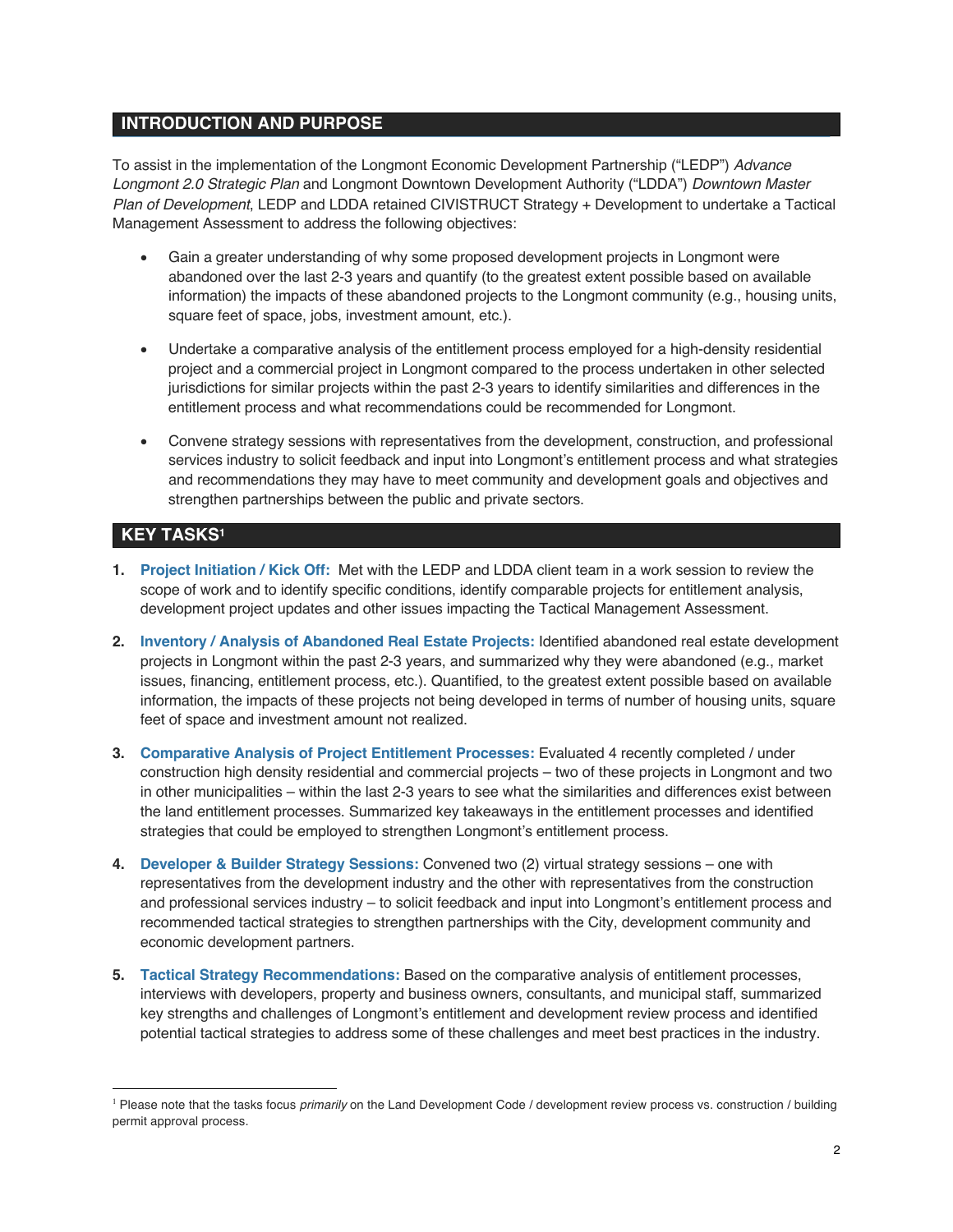# **ABANDONED REAL ESTATE DEVELOPMENT PROJECTS ASSESSMENT**

#### **Overview**

Real estate development is a complex endeavor that takes fortitude, financing, and expertise in diverse disciplines and activities to successfully implement. Identifying sites, deciding on potential uses, determining project feasibility, seeking funding (debt and equity), designing the project, getting the project approved from the local municipality, and constructing the project for tenant or resident occupancy can take years.

There can be many reasons why a real estate development project is abandoned. Market issues could arise and change demand for certain types of uses, financing can be challenging to obtain if debt and equity requirements change and there isn't adequate project sponsorship, and the length of time and cost associated with obtaining project entitlements can make project viability difficult.

For example, the coronavirus pandemic and changes in consumer preferences has impacted the office and retail markets in significant ways with the long-term impacts of where and how people work and shop unknown. How many employees will go back to the office and how will this impact future demand for office space? How has on-line retail spending changed the demand for brick-and-mortar stores? There are many unknown answers to these questions at this point. This uncertainty and other risk factors is making developers take a hard look at the viability of such projects and whether they want to undertake the risk of building something that may not have strong demand in the long run (which can increase risk to the project and financial viability).

LEDP and the LDDA are interested in identifying real estate development projects that may have been abandoned in Longmont within the past 2-3 years, and importantly, why they were abandoned. Were these projects abandoned due market issues, lack of financial feasibility, entitlement challenges, or other issues?

Due to the challenges in identifying development projects that may have been abandoned in Longmont, this evaluation looks at development projects in Longmont since 2019 where the developer, property owner or professional services firms working on behalf of a developer of property and business owner ("applicant") submitted a pre-application development application to the City of Longmont Development Review team. A preapplication development meeting is required by the City of Longmont before applicants submit a full development application for a site plan, annexation, subdivision, or other development application.

For this analysis, evaluating the status of these pre-application request forms served as the best metric for identifying which projects are actively going through the City's development review process, are under construction, built, on hold or were *abandoned*.

# **Methodology**

The following methodology was employed to identify real estate development projects that may have been abandoned in the City of Longmont from 2019 through July 2021.

• Reviewed all City development pre-applications submitted for 2019, 2020 and through July 2021. The City Planning and Development Services requires applicants interested in submitting a development application (e.g., annexation, comprehensive plan amendment, zoning map amendment, subdivisions, site plans) to complete a pre-application form prior to submission of a development application. There have been a total of 271 development pre-applications during this period, broken out by year below.

| Year                | Number of Development Pre-     |  |
|---------------------|--------------------------------|--|
|                     | Applications Submitted to City |  |
| 2019                | 130                            |  |
| 2020                | 93                             |  |
| January - July 2021 | 48                             |  |
| TOTAI               | 271                            |  |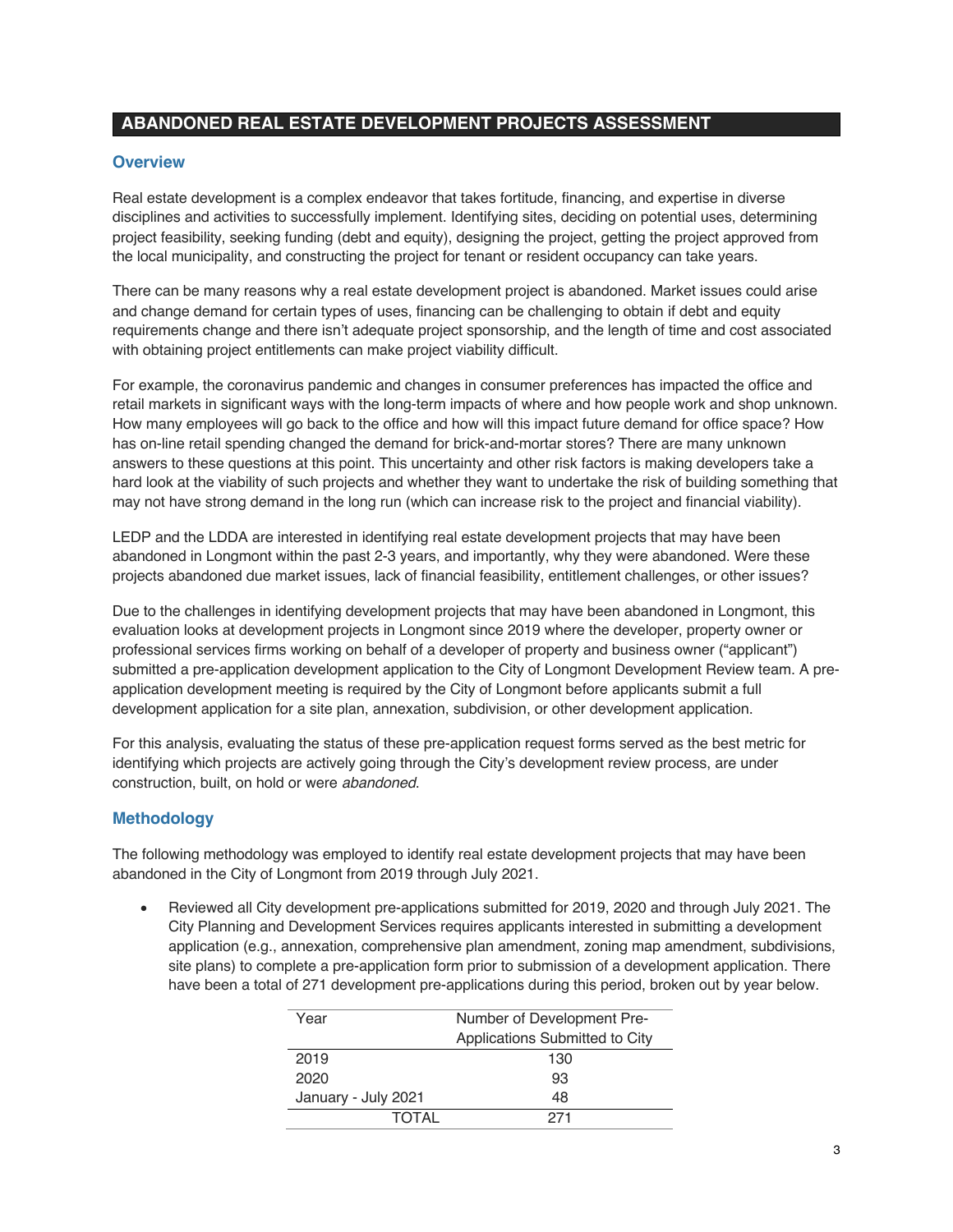- Compared development pre-applications during this period against the City of Longmont Active Developments Log (July 2021) to check status to see if the project is an active application, completed, or under construction. The Active Developments Log identifies projects currently under development review, under construction, approved and public hearing.
- Due to limitations in scope, did not evaluate projects where the applicant was seeking a temporary use permit, residential accessory dwelling unit, public improvement plan (PIP), change of use, vacation of right-of-way, vacation of easements, minor subdivision plat, etc. We focused our evaluation on predevelopment applications where the applicant would be submitting a site plan application for a development project. In many instances applicants would be submitting site plan applications in conjunction with additional development applications such as minor or preliminary / final subdivision plat and public improvement plans required for approval of the development project.
- For projects not identified in the City's Active Developments Log as either under review, under construction, approved or public hearing, reached out via e-mail and telephone to applicants identified on the development pre-application to ascertain status of project. Scope was limited only to those predevelopment applications for residential projects over 5 units and 2,000 square feet of commercial space (if identified). In many instances after several attempts to contact (both via phone and email) the applicant, we were unable to ascertain the status of the project due to applicant non-response.
- Reached out to developers, brokers, business and property owners, LEDP and LDDA staff, municipal staff, and other key stakeholders in the Longmont community to see if they had (or known of) any abandoned or withdrawn real estate development projects within the past 2-3 years in Longmont. The goal was to identify projects that may have been abandoned by the developer, but they did not submit a development pre-application to the city after completing their internal due diligence.
- Quantified (to the greatest extent possible based on available information) the impact of the abandoned projects in terms of the number of housing units not built, square feet of space not constructed and investment amount not realized.

# **Overall Summary Observations**

A total of 271 pre-application request forms were received by the City of Longmont from 2019 through July 2021. The preapplication meeting is where an applicant who is interested in submitting a development application (e.g., annexation, comprehensive plan amendment, zoning map amendment, subdivision plat, site plan) meets with City staff to review their request and receive comments from the City prior to the applicant submittal of a formal development application.

The following observations were made:

• 46% of pre-applications were for site plans (permitted use, conditional use, limited use, site plan amendment)





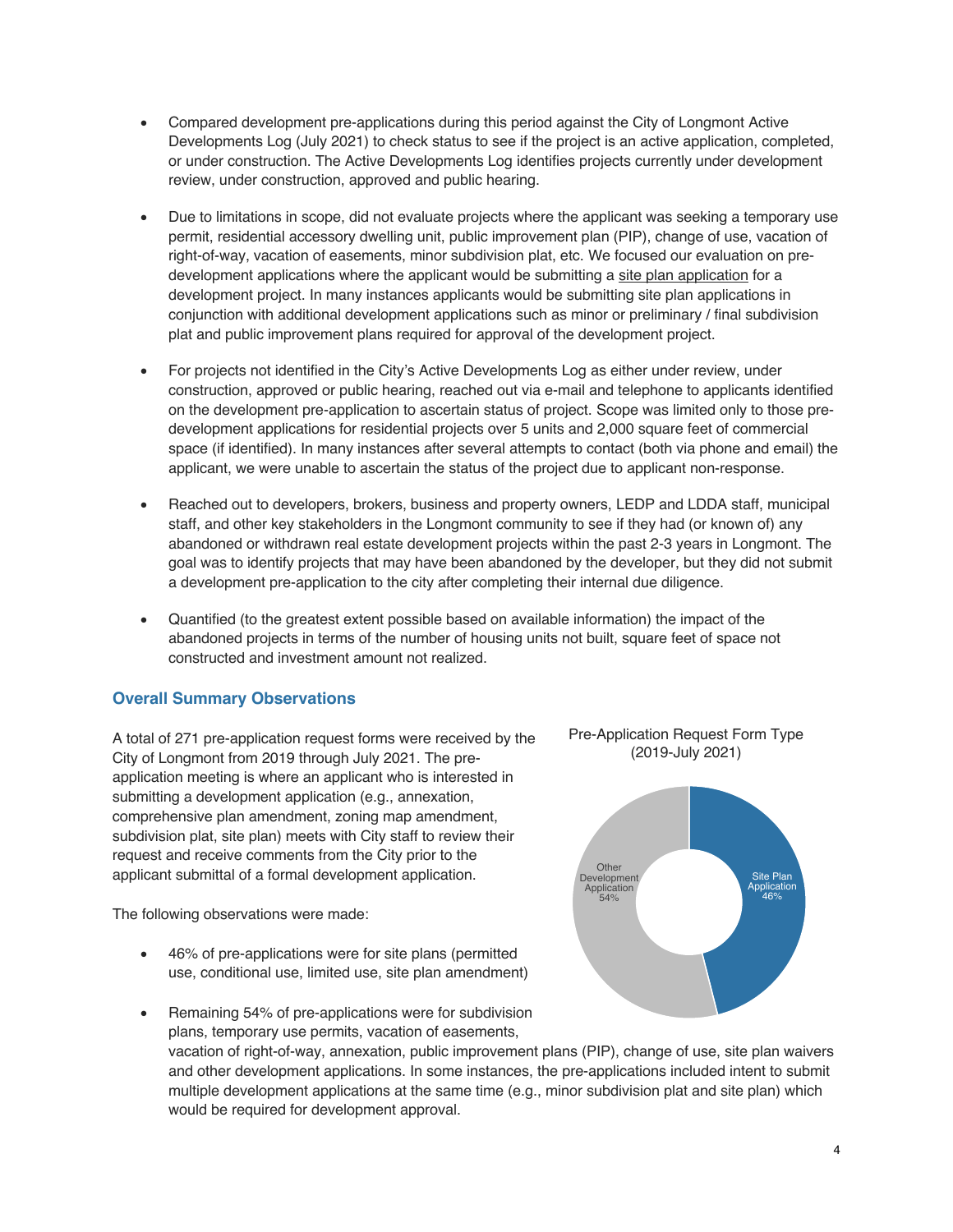Based on a review of these pre-applications, checking them against the City's Active Development Log, outreach to selected applicants which noted site plan applications, and discussions with developers, property and business owners and others, the following summarizes key observations:

- Approximately 50% of pre-applications were either currently in development review (33%), the project is currently under construction (9%), or the project was completed (8%)
- 40% of pre-applications have an unknown status. These projects were not identified in the Active Development Log as an active application, under construction or approved application. It is unknown why these applications did not move beyond the predevelopment application stage or if they are currently on hold. For those applications with site plans, attempts were made to reach out to the applicant to find out the status of the project, but were unable to receive responses.
- **10% of pre-applications were identified as abandoned (8%) or the project is currently on hold (2%).**

Status of Development Projects With Pre-Application Meetings (2019 – July 2021)



• For those projects currently on hold, reasons identified by the applicants included: supply chain issues and drop in demand due to the coronavirus pandemic, working with multiple property owners until agreements can be reached, lack of equity funding to move projects forward, waiting for completion of Airport related development plan, and personal issues.

#### **Abandoned Projects Assessment**

Through this evaluation of pre-applications, as well as outreach to and interviews with developers, property and business owners, and City planning staff, a total of roughly 20 development projects were identified as abandoned or withdrawn from 2019 through July 2021. These abandoned projects represent 8% of the pre-applications submitted to the City of Longmont.

In terms of why the projects were abandoned or withdrawn, 50% of these projects could be attributed primarily to entitlement issues based on interviews with the applicant. Financial issues comprised 20% of the reasons why the projects were abandoned followed by site issues at 15% and market issues at 5%. Other issues, described in further detail below, comprised the remaining 10% of projects that were abandoned.

One of the key observations identified in discussions with development applicants, as well as, with property and business owners is that once a developer or property owner has acquired a site, they are *unlikely* to abandon a development project. During the development review process, if a project applicant



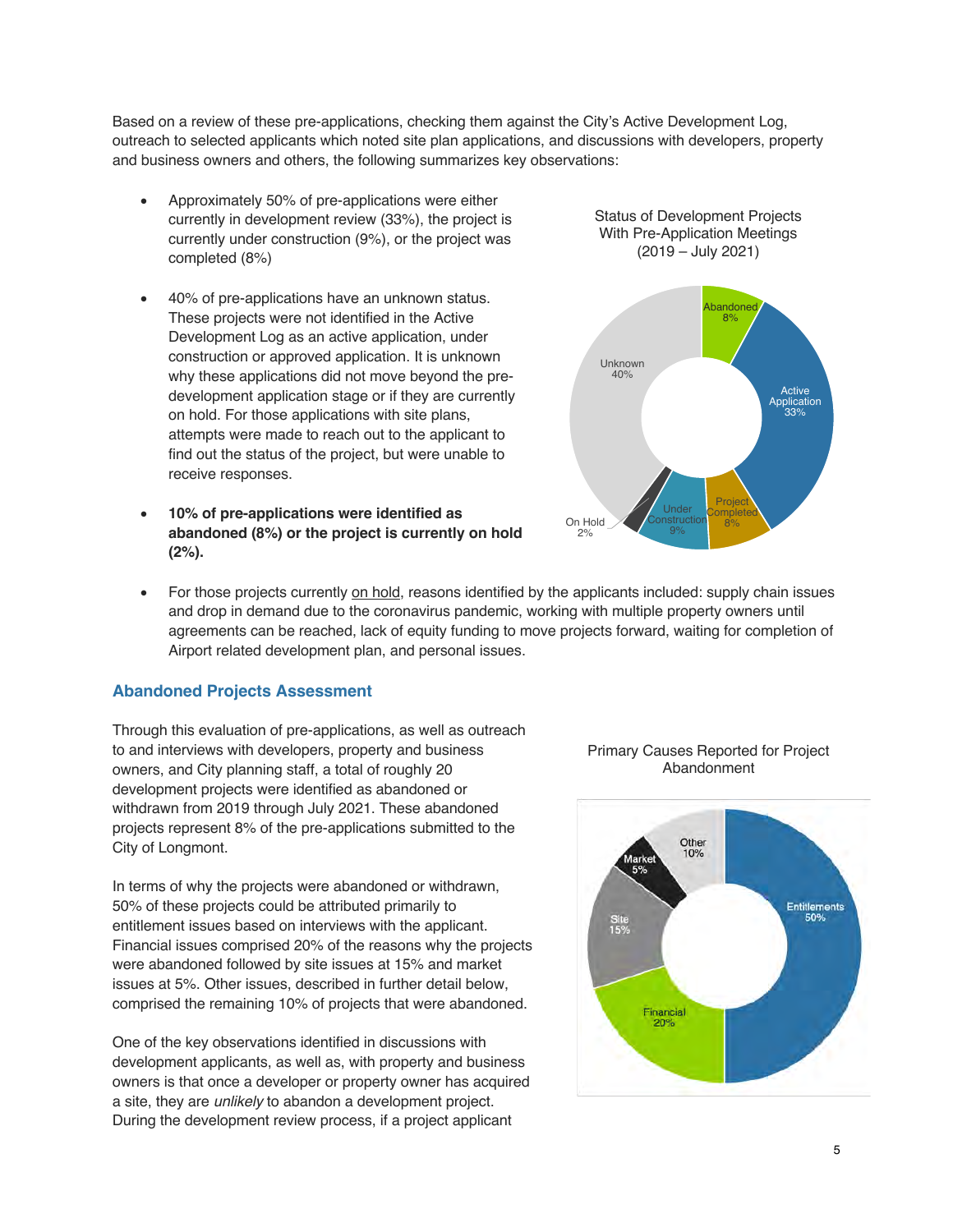finds that a proposed site plan or concept is not going to be supported or approved, the applicant often will work to find an alternative plan that they think will have a greater chance of success in getting approved. This could involve several iterations of the site plan and proposed uses and can extend the entitlement process several years.

#### **Entitlements**

Entitlement issues were identified as one of the primary issues for projects being abandoned or withdrawn based on discussions with developers, property and business owners.

These entitlement related issues were wide ranging. For example, required on-site and off-site infrastructure and public improvement costs associated with a proposed industrial / flex project and annexation request made the projects financially infeasible. Other issues included the prolonged time frame as part of the municipal development review process and riparian setback requirements which made a lot undevelopable. In another case, a change in the City's affordable housing income levels made a proposed affordable housing project not financially viable and created uncertainty resulting in the project's equity partner dropping out of the project.

| <b>Project Description</b> | <b>Primary Reason(s) for Abandonment</b>                                      |
|----------------------------|-------------------------------------------------------------------------------|
| 180,000 sq. ft. of         | City off-site requirements and developer costs to improve adjacent road to    |
| flex/industrial space      | current roadway standards, re-alignment of nearby street and required         |
|                            | additional landscaping requirements made project financially infeasible       |
| 7,000 sq. ft. convenience  | Developer requested variance on landscape regulation, but prolonged           |
| store                      | response by City on request to whether that would be supported or not;        |
|                            | buyer did not have time to wait and moved on from the project                 |
| 20,000 sq. ft commercial   | Presence of prairie dogs on site stretched City regulatory process out        |
| building                   | beyond a timeframe the business owner was willing to wait and moved on        |
|                            | from the site                                                                 |
| 60-unit affordable housing | Change in affordable housing income levels for the affordable units by City   |
|                            | made it financially unviable to pursue and created uncertainty in the project |
|                            | resulting in equity partner dropping out                                      |
| Gas station                | City denied a Comprehensive Plan Amendment referral to allow fueling          |
|                            | stations                                                                      |
| Annexation referral for 70 | Significant off-site infrastructure costs associated with drainage plan made  |
| acres of land              | the project financially unviable                                              |
| Hotel                      | Riparian setback requirements made lot undevelopable because too small        |
|                            | of a build-able footprint                                                     |
| 6-story mixed use building | Regulatory process and rising construction costs on nearby similar project    |
| with 32 dwelling units     | completed (with limited profit) - declined to move forward on this site       |

# **Financial**

For projects that were identified as abandoned due to financial issues, the primary reasons identified ranged from a property owner / developer who was unable to line up investors to fund the equity portion of an apartment project to a proposed purchaser of a site for a hotel-to-apartment conversion losing out on the price as part of a competitive bid process with the property owner / seller. One business that was looking to build a new manufacturing facility found another site with an existing building at a lower price point. In addition, one property owner who was trying to add an accessory dwelling unit to the property decided not to move forward after learning the high cost it would take to elevate the unit to comply with Federal FEMA regulations.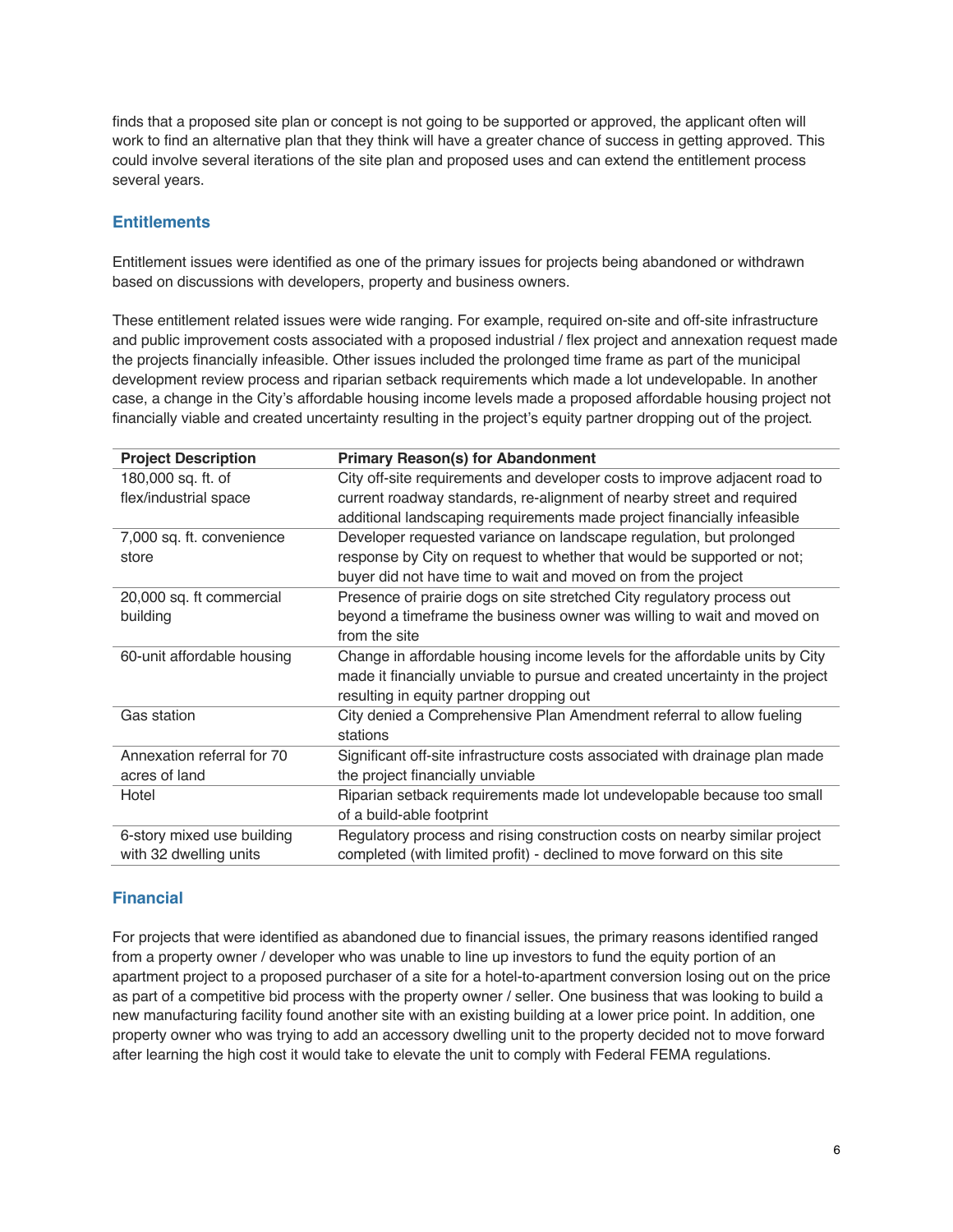| <b>Project Description</b>    | <b>Primary Reason(s) for Abandonment</b>                                     |
|-------------------------------|------------------------------------------------------------------------------|
| 17,000 sq. ft. manufacturing  | Property owner / business found another site with existing building at a     |
| facility                      | lower price point                                                            |
| Hotel to apartment conversion | Developer (purchaser) lost out on price as part of a competitive bid process |
| (210 residential units)       | with the property owner                                                      |
| Accessory dwelling unit       | Costs associated to comply with Federal FEMA regulations made the            |
|                               | project financially unviable                                                 |
| 17-unit apartment building    | Property owner could not find investors to fund the equity for the project   |

# **Site**

Site issues were also identified as reasons why some projects were abandoned. This included land that was not deep enough to accommodate the developer's proposed site plan for 20 single family residential lots and a site that was not large enough to achieve the developer's needed density to make the project financially viable.

| <b>Project Description</b>       | <b>Primary Reason(s) for Abandonment</b>                                |
|----------------------------------|-------------------------------------------------------------------------|
| 20 single family detached lots   | Land not deep enough to be developed for developer's proposed site plan |
| 100-unit apartment project       | Site not big enough to get the density the buyer needed to make it      |
|                                  | financially viable; buyer could not meet seller's expectations          |
| Subdivision of 1 acre lot into 4 | Needed utility connections from a lot to the south which could not be   |
| residential lots                 | secured                                                                 |

# **Market**

One of the noteworthy outcomes of discussions with developers and property owners that has been shared is the COVID pandemic appears to have less of an impact on projects viability, in particular, industrial and multifamily development. However, one exception has been the office market and uncertain future with how and where people will work that has given some developers pause in building new office space. One proposed downtown office project was identified as abandoned primarily due to the COVID pandemic and impact on the office leasing market as well as rising construction costs.

| <b>Project Description</b>     | <b>Primary Reason(s) for Abandonment</b>                                 |
|--------------------------------|--------------------------------------------------------------------------|
| 30,000 sq. ft. Downtown office | Primarily due to COVID pandemic and impact to office market (leasing) as |
| building                       | well as rising construction costs                                        |

# **Other**

Other reasons that were identified for project abandonment included a proposed annexation where the property owner decided to wait until they had specific plans and a user for the site before deciding to move forward with an annexation application. In addition, a climbing gym submitted an initial pre-development application for a site in Longmont but found another site in Longmont for the gym so withdrew the development application for the site.

| <b>Primary Reason(s) for Abandonment</b><br><b>Project Description</b> |                                                                             |
|------------------------------------------------------------------------|-----------------------------------------------------------------------------|
| Annexation referral for 10                                             | Property owner decided to wait until they have specific plans and a user to |
| acres of land                                                          | move forward                                                                |
| 15,000 sq. ft. indoor/outdoor                                          | Climbing gym moved to another location in Longmont so withdrew              |
| climbing gym                                                           | development application                                                     |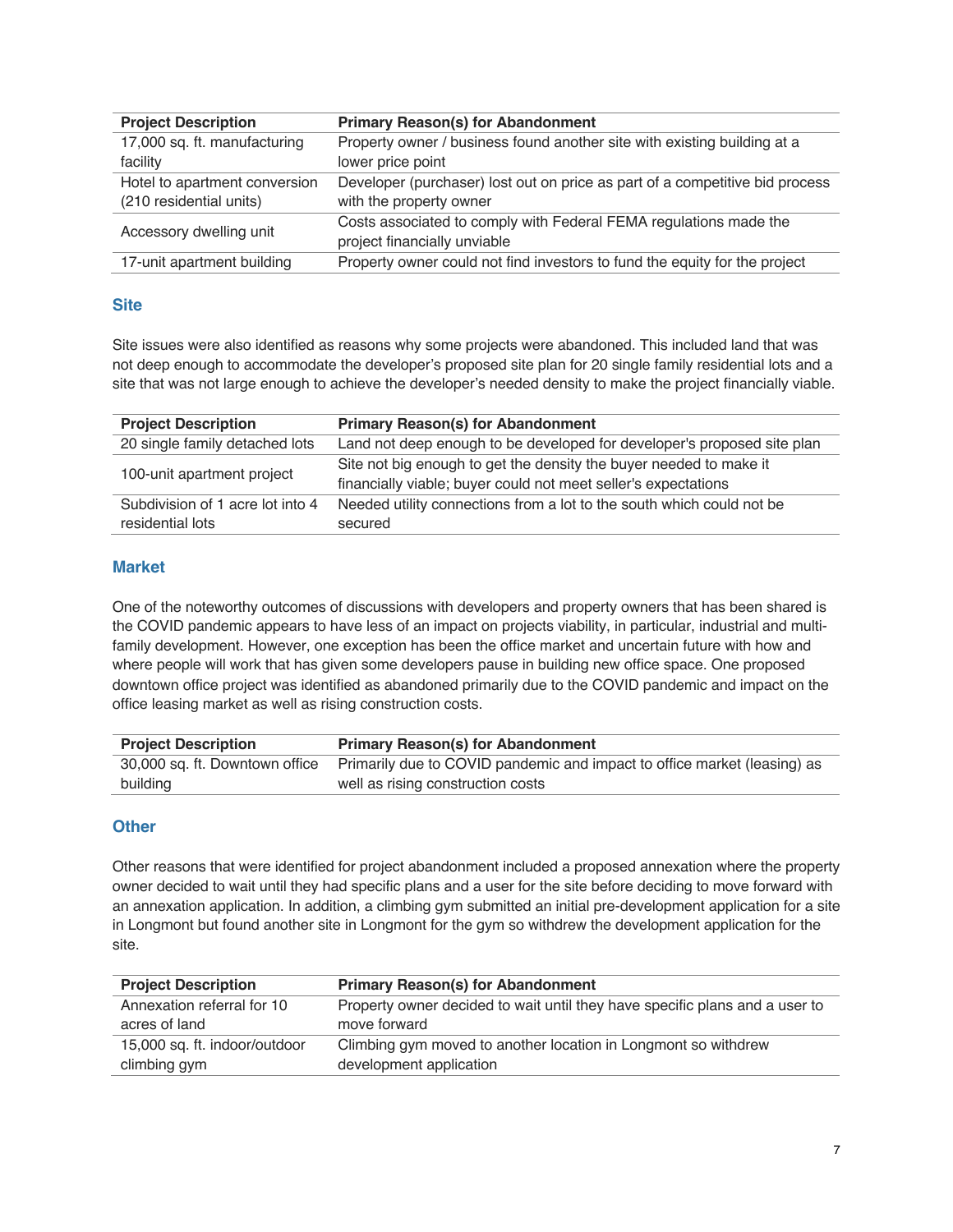#### **Estimated Quantitative Impact**

For projects that do not move forward, there is a quantitative impact in terms of commercial space not built, housing not constructed and an overall investment amount, in terms of land acquisition and construction costs, not realized.

Based on information provided by those developers and property owners who did not move forward with their projects, and, if that information was not available, applying standard industry assumptions for construction costs for commercial space and residential housing, the estimated quantitative impact of these abandoned projects is estimated at:

#### **Estimated Quantitative Impact of Abandoned Projects Not Realized**

| Square Feet of Commercial Space                               | $280,000 - 290,000$ |
|---------------------------------------------------------------|---------------------|
| Residential Units 1/                                          | 440 - 450           |
| \$80,000,000 - \$90,000,000<br>Investment Amount              |                     |
| 1/ Includes proposed conversion of hotel to apartment project |                     |

Please note that this quantitative impact estimate does not include abandoned projects that were annexation requests and subdivision plats where proposed development programs were not identified.

#### **Key Takeaways**

The following summarizes key findings from the abandoned projects assessment:

- Based on outreach and interviews with developers and property owners, once a developer or property owner has acquired a site for development, they are generally *unlikely* to abandon development of the site as it can be very expensive to do so. The owner/developer has already incurred costs to acquire the land and "soft" costs associated with planning, design, and engineering for the site plan application. Unless the applicant has an option on the property with the property owner where they have the option to *not* close on the property if they don't receive site plan approval (and most likely lose some of their earnest money deposit), the applicant often will work to find an alternative plan that they think will have a greater chance of success in getting approved. This could involve several iterations of the site plan and proposed uses and can extend the entitlement process several years.
- Approximately 8% of projects that submitted pre-applications to the City of Longmont between 2019 and July 2021 were identified as abandoned.
- 50% of these abandoned projects were abandoned primarily to entitlement issues based on interviews with the applicants. Financial issues comprised 20% of the reasons why the projects were abandoned followed by site issues at 15% and market issues at 5%. Other issues comprised the remaining 10% of the reason why the projects were abandoned.
- Based on discussions with project applicants, the COVID pandemic appears to have played less of an impact on project abandonment. Only one identified project was abandoned primarily because of the pandemic, primarily due to the unknown impact the pandemic will have on the office leasing market, and to a certain extent, rising construction costs due to supply chain and other issues.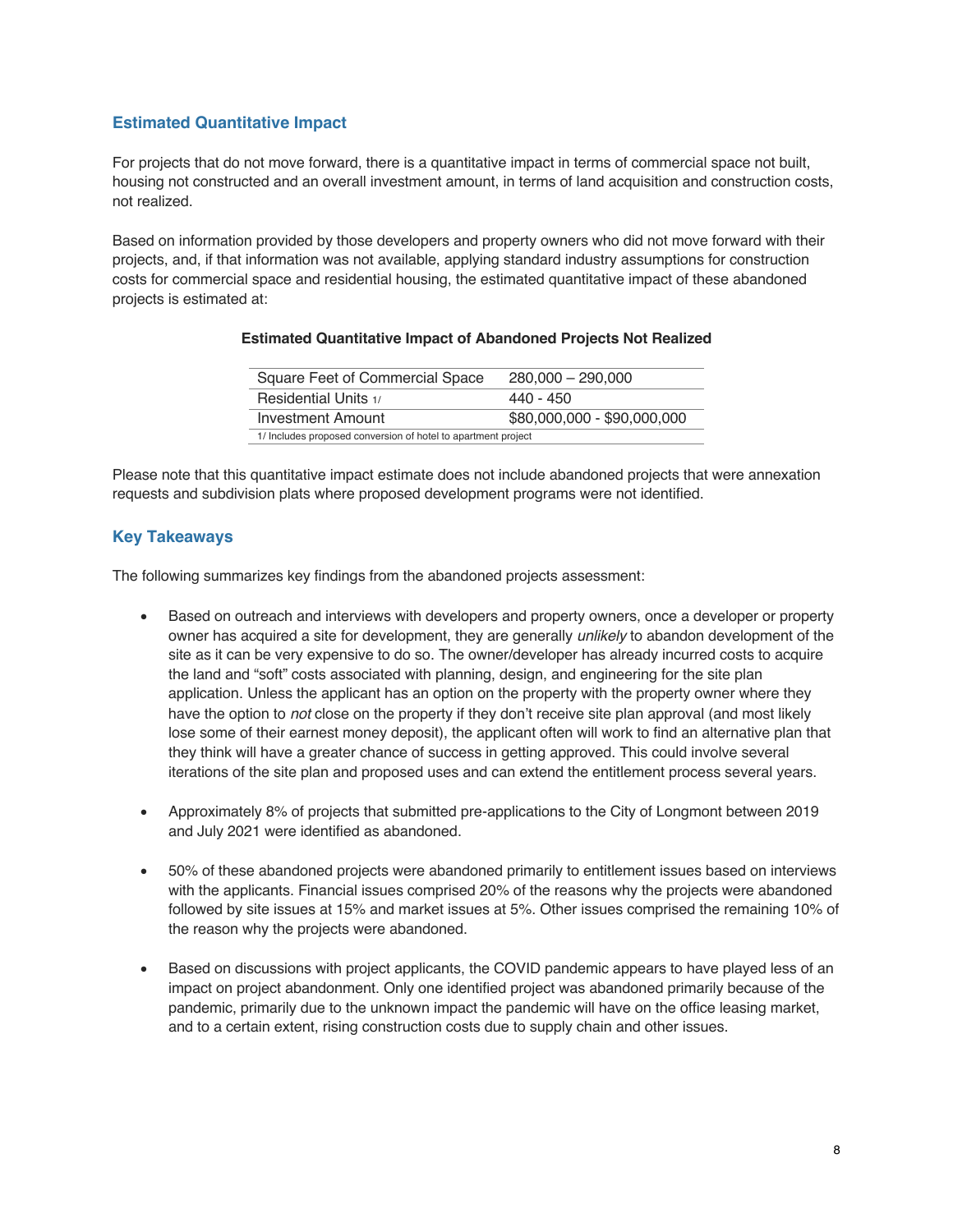# **COMPARATIVE ANALYSIS OF PROJECT ENTITLEMENT PROCESSES**

#### **Purpose**

The purpose was to evaluate two (2) recently completed / under construction high density residential projects with structured parking – one in Longmont and the other in another municipality – and two (2) commercial projects – one in Longmont and the other in another municipality – that have been completed or are under construction within the last 2-3 years to see what the similarities and differences are between the land development entitlement and regulatory approval processes.

The objective was to summarize similarities and differences in the entitlement processes and provide key takeaways that could be proposed for Longmont's entitlement process to facilitate stronger partnerships between public and private sector parties.

#### **Methodology**

Based on discussions with LEDP and LDDA staff, outreach to developers and consultants, and availability of the developer and the municipality, the following projects were identified for the comparative analysis.

#### **Multi-Family Residential**

| Location | <b>Project Name</b>         | Description                             |
|----------|-----------------------------|-----------------------------------------|
| Longmont | The Spoke on Coffman        | 74 units of for-rent affordable housing |
| Loveland | Patina Flats at the Foundry | 155 units of for-rent housing           |

#### **Commercial**

| ------------ |                                                     |                                           |
|--------------|-----------------------------------------------------|-------------------------------------------|
| Location     | <b>Project Name</b>                                 | Description                               |
| Lonamont     | 1660 S. Fordham Industrial (Longmont Business Park) | 97,500 sq. ft. of industrial / flex space |
| Louisville   | 1875 Taylor Avenue (Colorado Technology Center)     | 83,615 sq. ft. of industrial / flex space |

Generally, the following criteria was employed to select the projects for this analysis:

|           | Multi-Family                                                             | Commercial / Industrial                                                  |
|-----------|--------------------------------------------------------------------------|--------------------------------------------------------------------------|
| $\bullet$ | Downtown location                                                        | Industrial / flex space                                                  |
| $\bullet$ | For-rent product                                                         | Between 50,000 and 100,000 sq. ft.                                       |
| $\bullet$ | Multi-story with structured parking                                      | <b>Business Park setting</b>                                             |
| $\bullet$ | Availability of developer/architect and City<br>staff to discuss project | Availability of developer/architect and City<br>staff to discuss project |

Once the projects were identified, the following process was utilized to evaluate the development review process to gain a greater understanding of municipal regulatory processes that led to project approval, issues encountered, processes that worked well, and recommendations for improvement.

- Interviewed developers and consultants involved in the development application process of each identified project to provide their perspective on the development review process.
- Interviewed City Planning and Development Review staff (as available) involved in the development application process to provide local government perspective.
- Reviewed development application materials and (re)submittal materials, including but not limited to: site plan applications, development pre-application information, Planning and Zoning Commission / City Council staff reports, and other relevant documents as available.
- Reviewed key aspects of the applicable city's Land Development Code, development review processes, and municipal land development standards, including design standards and guidelines.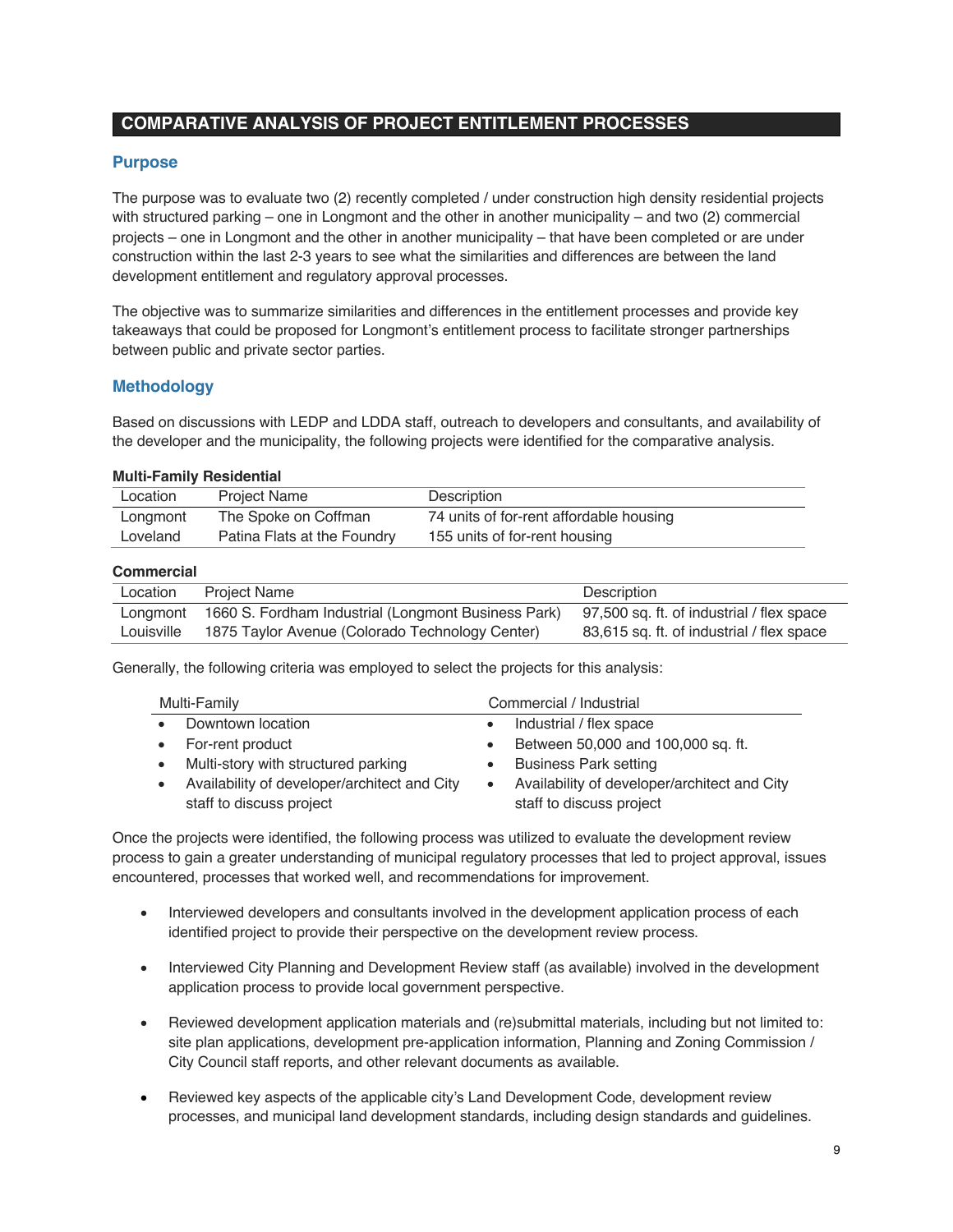# **Multifamily Residential Project Entitlement Comparative Analysis**

#### **The Spoke on Coffman (Longmont)**



Source: Boulder County Housing Authority, RNN Architects

#### **Project Overview**

| <b>Project Name</b>                                                                                          | The Spoke on Coffman                         |  |
|--------------------------------------------------------------------------------------------------------------|----------------------------------------------|--|
| Location                                                                                                     | 518 Coffman Street, Longmont CO 80501        |  |
| <b>Developer</b>                                                                                             | <b>Boulder County Housing Authority</b>      |  |
| <b>Status</b>                                                                                                | Under Construction                           |  |
| <b>Development Program</b>                                                                                   | 73 units of affordable rental housing        |  |
|                                                                                                              | 10,000 sq. ft. ground floor commercial space |  |
|                                                                                                              | 262 parking spaces in 3-story parking garage |  |
| <b>Site Size</b>                                                                                             | 1.17 acres                                   |  |
| 1- to 3-bedroom apartments affordable to households with income up to 60% AMI<br><b>Development Features</b> |                                              |  |
|                                                                                                              | Commercial space with an enterprise café     |  |
|                                                                                                              | Office space for Boulder County services     |  |
|                                                                                                              | Bike and electric vehicle charging station   |  |
|                                                                                                              | Interior courtyard                           |  |
| <b>Zoning</b>                                                                                                | Mixed-Use Downtown (MU-D)                    |  |

#### **Project Description**

The Spoke on Coffman is a 4-story, 73-unit affordable housing development currently under construction in Downtown Longmont that also includes a 3-story structured parking garage with 262 parking spaces with 10,000 square feet of commercial space on the ground floor. The developer of the project is the Boulder County Housing Authority.

The \$28.8 million project is a public-private partnership between Boulder County, the Boulder County Housing Authority (BCHA), Longmont General Improvement District (GID), Longmont Downtown Development Authority (LDDA), and RLET Properties LLC with regards to a shared parking garage developed adjacent to the affordable housing project. As part of this project the Longmont GID, Boulder County and RLET Properties LLC contributed land towards the garage to be used by the parties as follows: 39 assigned parking spaces for the affordable housing residents and guests; 125 spaces for use by Boulder County to serve the needs of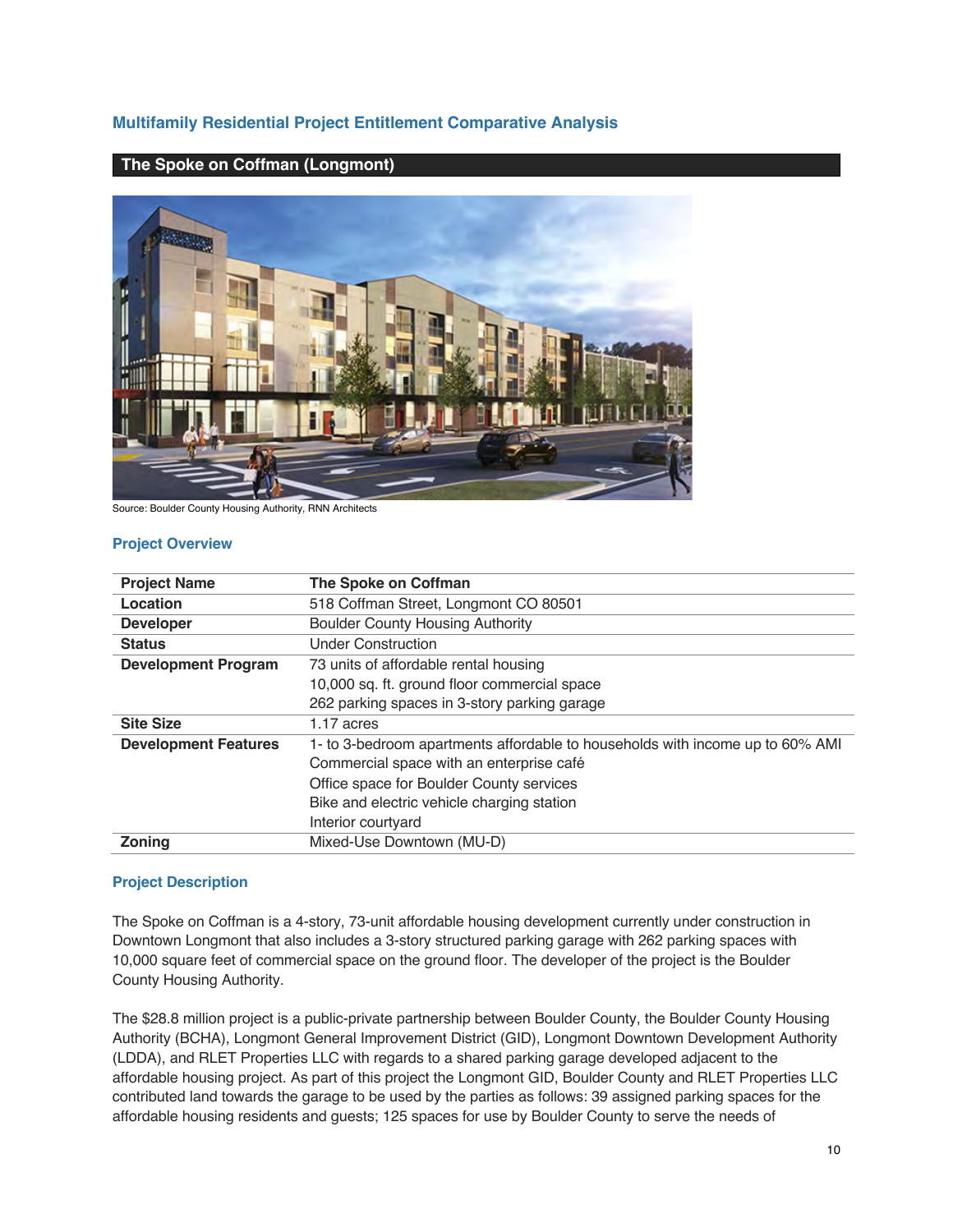employees and visitors to the existing St. Vrain Community Hub and newly built 10,000 square feet of County office space; 70 spaces to be used by the LDDA and the GID to serve the needs of visitors to downtown Longmont; and 28 spaces to serve the needs of the adjacent office space owned by RLET Properties.

Project funding came from a wide variety of sources. Affordable housing financing for the project includes Colorado Housing and Finance Authority (CHFA) Low Income Housing Tax Credits (LIHTCs). Financing sources include: \$15.3 million construction loan by Citi Community Capital, \$11.9 million in affordable housing tax credit equity from Enterprise Housing Credit Investments, \$1.6 million in Boulder County Worthy Cause funds, \$1.5 million from the Boulder Broomfield HOME Consortium, and \$3.7 million in State of Colorado Department of Local Affairs (DOLA) grant funds. In addition, the LDDA contributed \$2 million towards the cost of the parking garage. BCHA is also receiving up to \$300,000 from the LDDA's Downtown Incentive Program (DIP) that reimburses the County for certain development fees associated with the project.

#### **Entitlement / Development Review Process**

The development review process for the project (affordable housing and parking garage) was a site plan and minor subdivision plat application that was approved at the staff level. No City of Longmont Planning and Zoning Commission and City Council approval was required for the site plan and minor subdivision plat approval.

The total timeline from when Boulder County Housing Authority submitted the initial site plan and minor subdivision plat development application to when they received final official approval of these applications was approximately 15 months. There were a total of six (6) official submittals of the site plan development application by Boulder County and five (5) reviews by the City's Development Review Committee, including the initial site plan application submittal. According to the applicant, the COVID pandemic did impact the project timeline in terms of delay/resubmittals.



#### **Spoke on Coffman – Development Review Process**

The Spoke on Coffman project is an urban infill site redevelopment that includes the development of a 4-story multi-family residential project adjacent to a 3-story parking garage with ground floor commercial / office space. A key aspect of the development review process identified by the applicant was a dedicated staff planner who was the primary interface between the City and the BCHA development team throughout the process and was identified as key in shepherding the development application through the development review process and assisting to provide project approvals to meet key financing requirements by the applicant.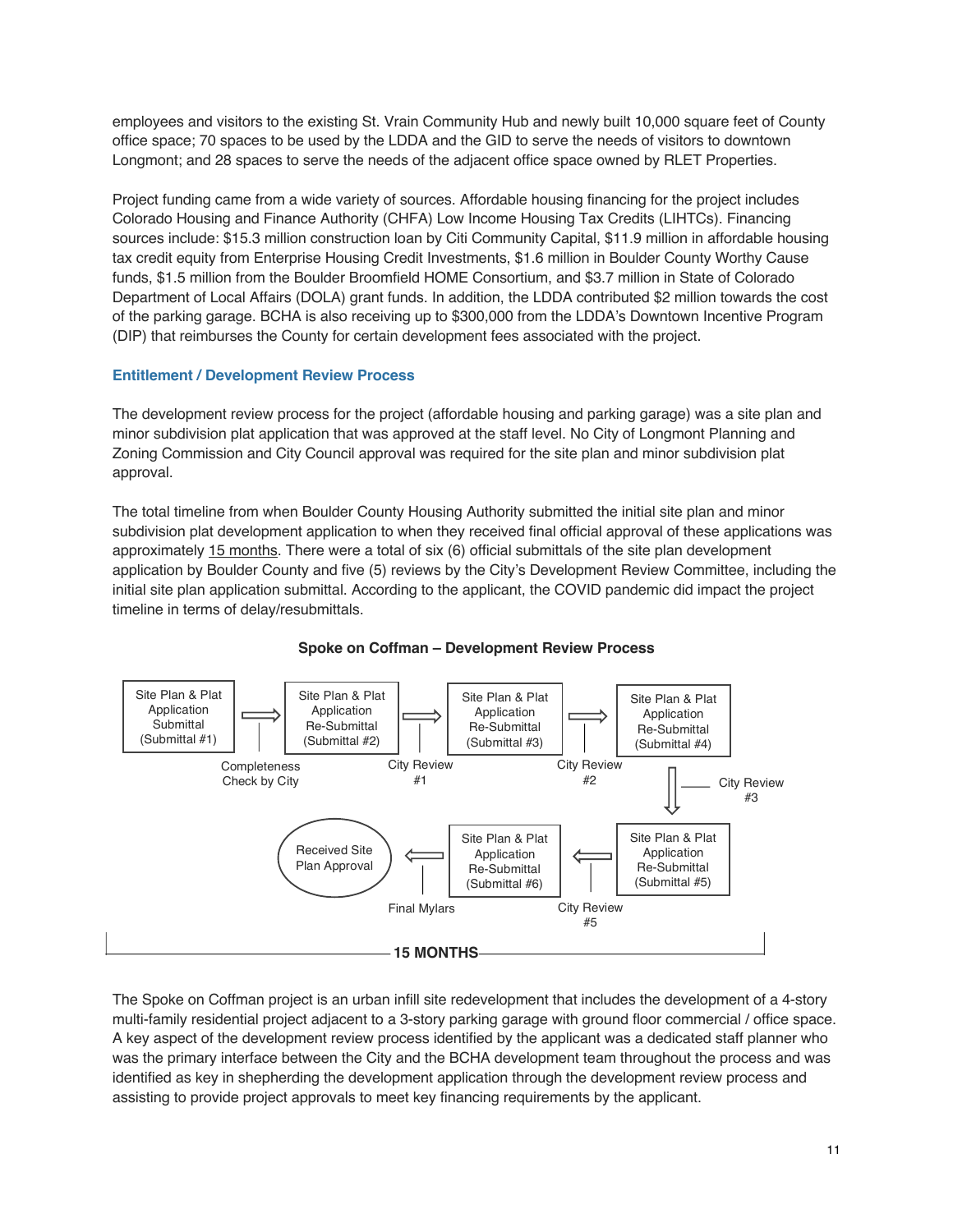In addition, the LDDA was identified as a key partner in the project and a great advocate as the project will provide homes for people who will have easy access to all that Downtown Longmont has to offer and will also bring needed public parking into the downtown area for businesses and visitors.

The following were identified as some of the challenges as part of the entitlement process for the project:

- High number of site plan application (re)submittals (6) during the development review process prolonged the timeline for project approval (15 months).
- New permanent stormwater control requirements (e.g., treat 80% of water on site) and unclear direction on design of the system that would be acceptable added significant cost to the project and extended the approval process.
- Third party review of certain elements (e.g., landscaping, structural) of the site plan application during the development review process added time to the review process.
- Design challenges integrating the project into the Coffman Street BRT (Bus Rapid Transit) design, such as on-street parking, mid-block crossing, design of Coffman Street dedicated bike lane and other right-of-way improvements.
- Redundant and conflicting development review comments which resulted in a high number of comments that added to increased time and cost for applicant to respond.

One item to note is that prior to the City of Longmont adopting an inclusionary housing ordinance in 2018 which requires 12% of new residential development to be affordable to low- and moderate-income buyers, the city had an "expedited" development review process for affordable housing projects. However, it appears that this "expedited development review" incentive is no longer available for affordable housing after the inclusionary housing ordinance became effective since all residential projects would, in essence, be providing affordable housing by way of the inclusionary housing requirement of either providing the housing on site or through other methods (e.g., fee in lieu) acceptable to the city. It appears that the Spoke on Coffman affordable housing project did not go through an expedited review process.

The City of Longmont does provide other incentives for affordable housing projects, such as fee waivers, height/density bonuses, reduced development standards (e.g., setbacks, landscaping), and reduced parking requirements.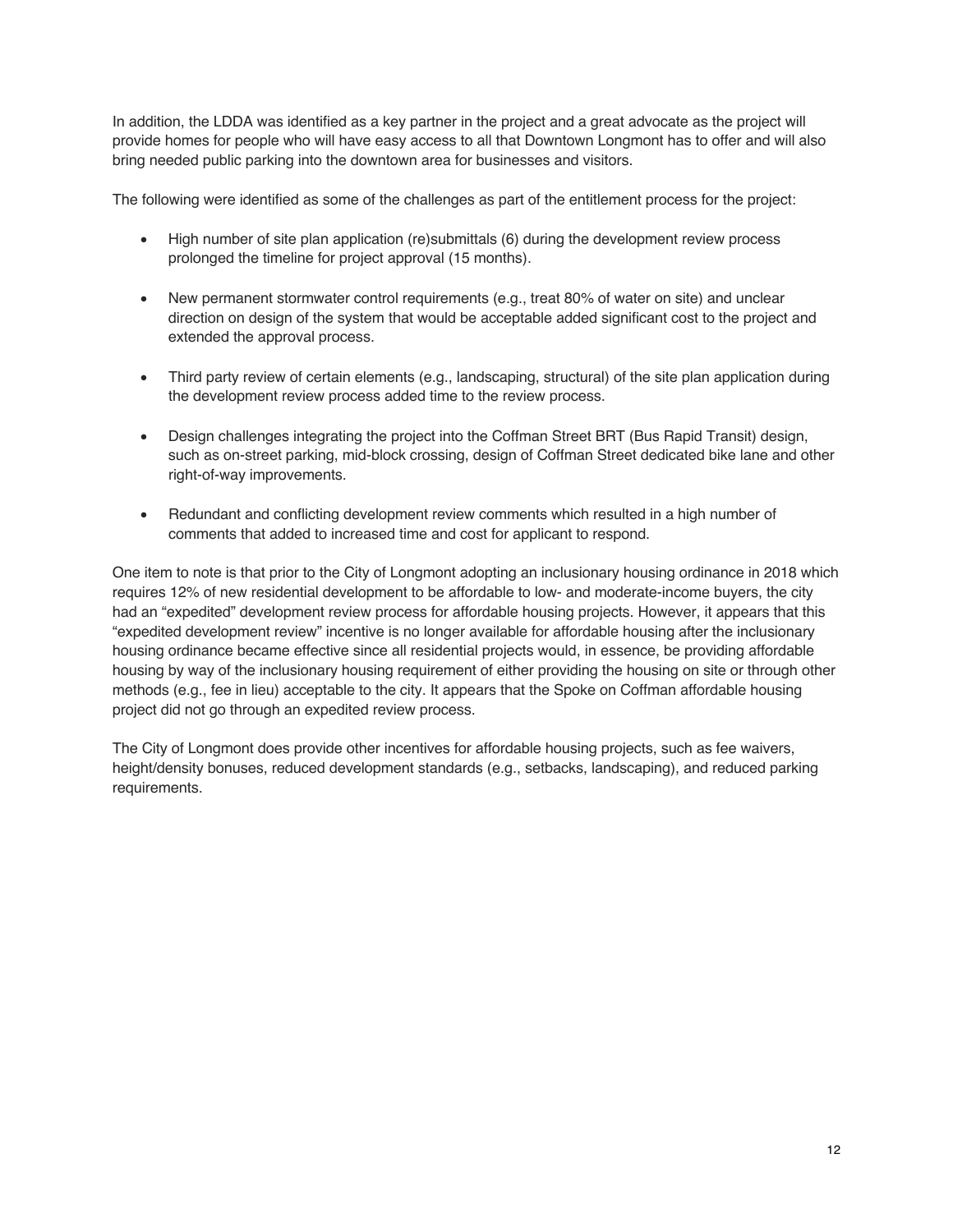# **Patina Flats at the Foundry (Loveland)**



Source: Apartmentfinder.com

#### **Project Overview**

| <b>Project Name</b>         | <b>Patina Flats at the Foundry</b>           |  |
|-----------------------------|----------------------------------------------|--|
| Location                    | 246 N Cleveland Avenue, Loveland CO 80537    |  |
| <b>Developer</b>            | <b>Brinkman</b>                              |  |
| <b>Status</b>               | Completed (2018)                             |  |
| <b>Development Program</b>  | 155 units of market rate rental housing      |  |
|                             | 15,206 sq. ft. ground floor commercial space |  |
| <b>Site Size</b>            | 4 acres (The Foundry)                        |  |
| <b>Development Features</b> | Outdoor fire pit                             |  |
| (Apartments)                | Rooftop patio                                |  |
|                             | Fitness center                               |  |
|                             | Lounge areas                                 |  |
| Zoning                      | Downtown                                     |  |

#### **Project Description**

Patina Flats is a mixed apartment and commercial project that is part of the larger Foundry development in downtown Loveland. The Foundry represents Loveland City Council's efforts to create a "downtown catalyst" project that will spur revitalization and renewed investment in the downtown. The Foundry is a public-private partnership between the City of Loveland and Brinkman whose goal is to revitalize Loveland's downtown corridor. The Foundry project encompasses roughly 4 acres in the downtown core of Loveland.

The Foundry consists of a wide mix of uses, including multi-family residential, structured parking, retail, entertainment, and outdoor public spaces. In addition to the Patina Flats apartment project, the Foundry includes a 102-room TownePlace Suites by Marriott hotel, seven-screen 625-seat Metropolitan Theater, 460-space parking garage, restaurants, and retail, all connected by a central plaza.

Patina Flats is a core component of the Foundry development. The two-building mixed use complex anchors the Foundry project providing 155 market rate multi-family units in a combination of studio, 1-, 2-, and 3-bedroom apartments along with 15,200 square feet of ground floor commercial/retail space. Resident amenities include a fitness center, rooftop patio, lounge area, outdoor fire pit and garage parking.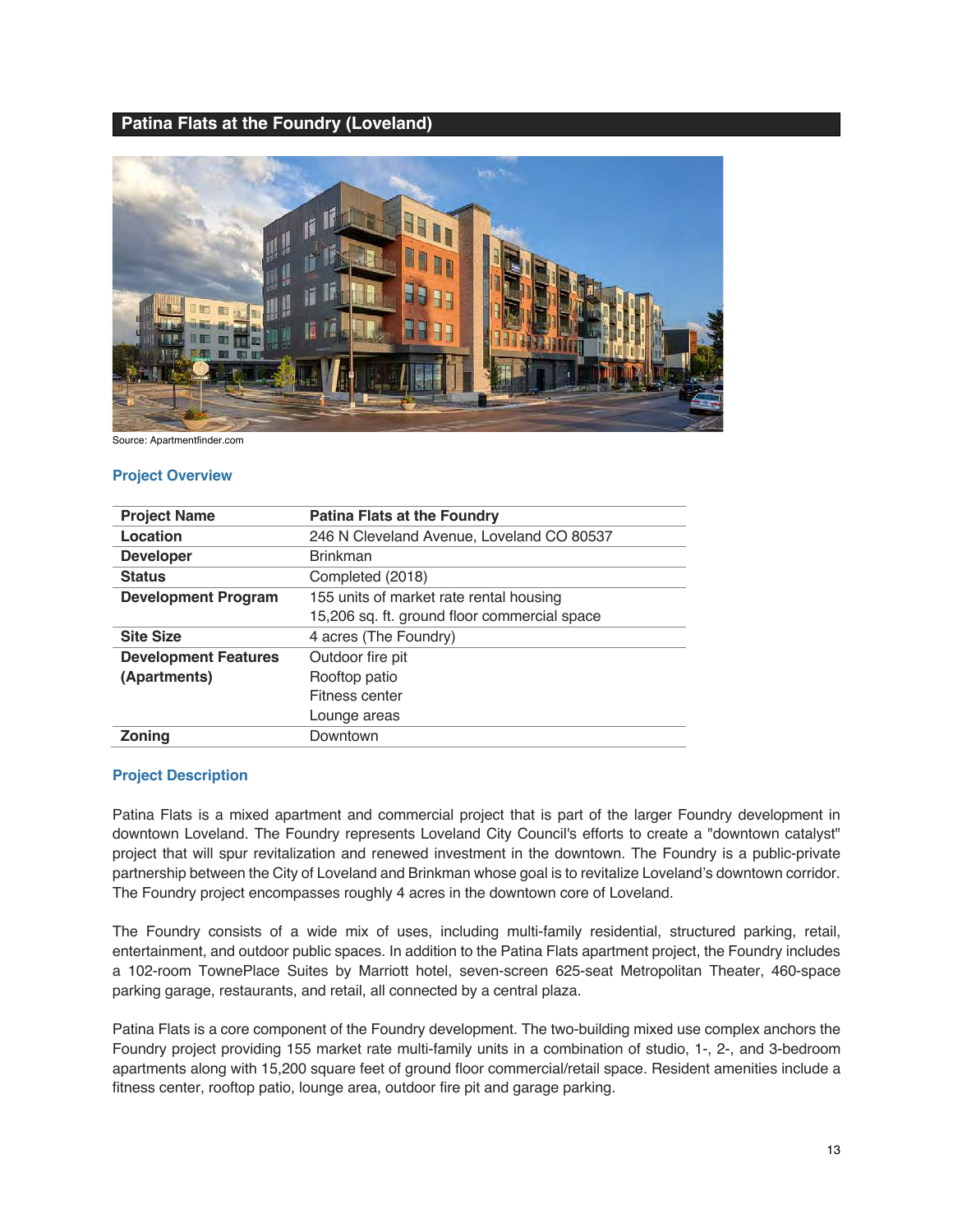The City of Loveland issued a Request for Proposals (RFP) for a developer to redevelop the 4-acre downtown site, on what was then vacant land, as a catalyst project to bring to fruition a longstanding community vision for the area. Brinkman was selected as exclusive development partner to build the catalyst project. As part of this partnership, more than \$27 million in public investment was provided to bring this \$80 million Foundry project to fruition. As part of this partnership, the City spent \$7 million to acquire the property for the redevelopment, waived use taxes and development fees and invested \$17.6 million in public improvements, including the 460-space parking garage and central plaza improvements.

#### **Entitlement / Development Review Process**

The development review process for the project was a site plan development application that required Loveland Planning Commission approval. As outlined in the Loveland Municipal Code, the Loveland Planning Commission is the decision-making body for all site plans for projects over 25,000 square feet in downtown Loveland. The Patina Flats mixed use project, which totals more than 156,000 square feet in two buildings, along with the other project components, met that requirement for Planning Commission approval.

The site plan application for the Patina Flats project also included the site plan for the 460-space parking garage. Site plans for the other Foundry project components, including a movie theater and a hotel, were presented to the Planning Commission in a separate filing at a later date.

Prior to the site plan application, Loveland City Council approved a Redevelopment Agreement between the developer and the City of Loveland and Downtown Development Authority, which among other items, identified the timing on consideration of entitlements for the project. According to the City and the development team, the City Development Review Team (DRT) and Brinkman development team all worked with a high level of urgency to meet the agreed upon development parameters. Timely approval for the site plan was critical to keep the project progressing as delays could negatively impact the project and agreements.

The total timeline from when Brinkman was selected as the developer for the Foundry project to when they broke ground on construction was 8 months. This included multiple pre-submittal meetings between the City DRT and Brinkman development team, site plan application submittal / review process and approval by Loveland Planning Commission for the site plan application. Loveland City Council did also have to approve some easement vacations for the site, but this was not part of the site plan application.

There were a total of three (3) reviews of the site plan development application by the City's Development Review Team, including the initial site plan application submittal. The City DRT staff had two (2) weeks to turnaround review comments back to the developer for each submittal.



# **Patina Flats at the Foundry - Development Review Process**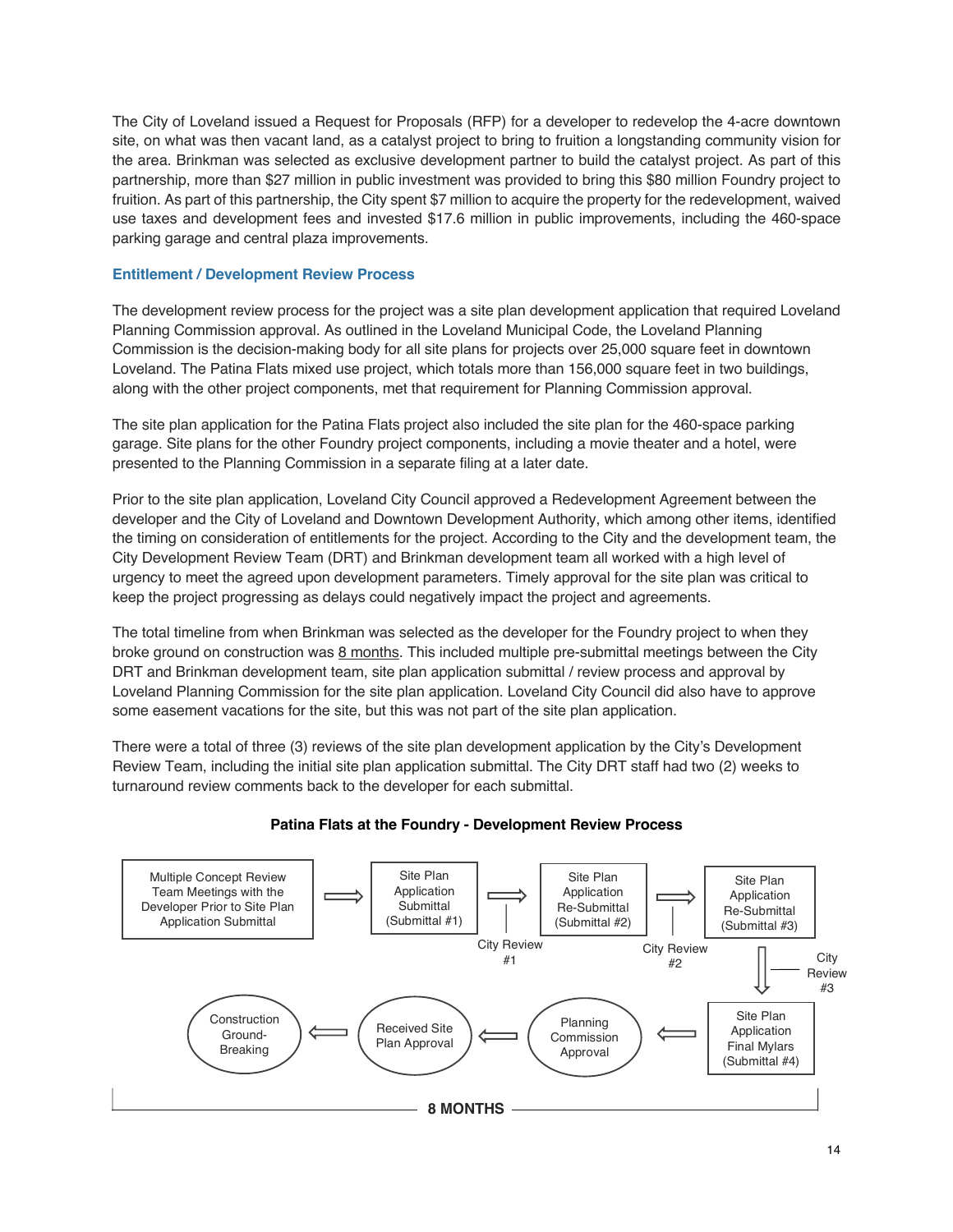The City's expedited development review process was identified as an overall success for the project. There were minimal challenges identified by the applicant during this process as the City DRT and the Brinkman development team worked in a collaborative partnership to solve problems, find solutions, and move the development process in an expedited fashion to meet project timelines and objectives.

The following were identified by both the Brinkman development team and the municipal development review staff as keys to entitlement success that resulted in project approvals:

- **Standing Concept Review meetings between City Development Review Team and the Brinkman**  development team held **every 2 weeks** prior to submittal of Site Plan application to discuss issues and find solutions
	- Meetings focused generally on specific topics of issue (e.g., stormwater, utilities, design)
	- Entire Municipal Development Review Committee (Planning, Public Works, Transportation, Fire, Building, Water/Wastewater, Power, Stormwater, Parks, Police, etc.) participated in the standing meetings so everyone could hear the same information
	- All City departments integrated into the Development Review Team process
	- Held 6 months of these meetings prior to developer submitting initial site plan application
	- Helped developer fine tune their submittal to minimize the number of City reviews and applicant resubmittals
- **City Development Review Team Master Coordinator / Single Point of Contact**
	- The City Development Review Team had a Lead Planner who was the master coordinator for the entire Foundry project (very important from the developer's perspective)
	- Lead Planner also involved in permitting and inspections which is atypical
	- Lead Planner handled any internal conflicts between departments on the site plan application and got them resolved before meeting with developer and/or submitting comments back to the applicant on the site plan application
	- Key to resolving conflicts among City departments was listening to all perspectives, hearing alternatives, presenting ideas and being open minded
	- Lead Planner read all staff comments to check for conflicting and repeated comments, and revised as necessary, before sending out to the applicant
	- Lead planner having a strong knowledge base of overall development objectives and vision for the Downtown area and relationships with different interests (DDA, etc.) to ensure vision is being implemented
- **Flexible and Responsive Development Review Process**
	- Project identified as a high priority for the city
	- More iterative process for development review
	- Have flexibility when applying and interpreting zoning standards
	- Collaborative process between City and Brinkman development team (multiple meetings to fine tune application and identify/resolve any issues that arise)
	- Provide clarity on staff comments by referencing sections of the Code if required by Code
	- Two (2) week turnaround time for City DRT to review site plan application and send comments back to the developer for each submittal

# • **Significant Public Outreach and Community Engagement that resulted in strong community support**

- 4 separate open houses held at the Loveland Downtown Development Authority
- Information available during the Corn Roast Festival, Festival of Lights and Fire & Ice events
- Eight Press Releases to local newspapers
- Information on the City website and in the City Utility Billing Newsletter
- City Facebook postings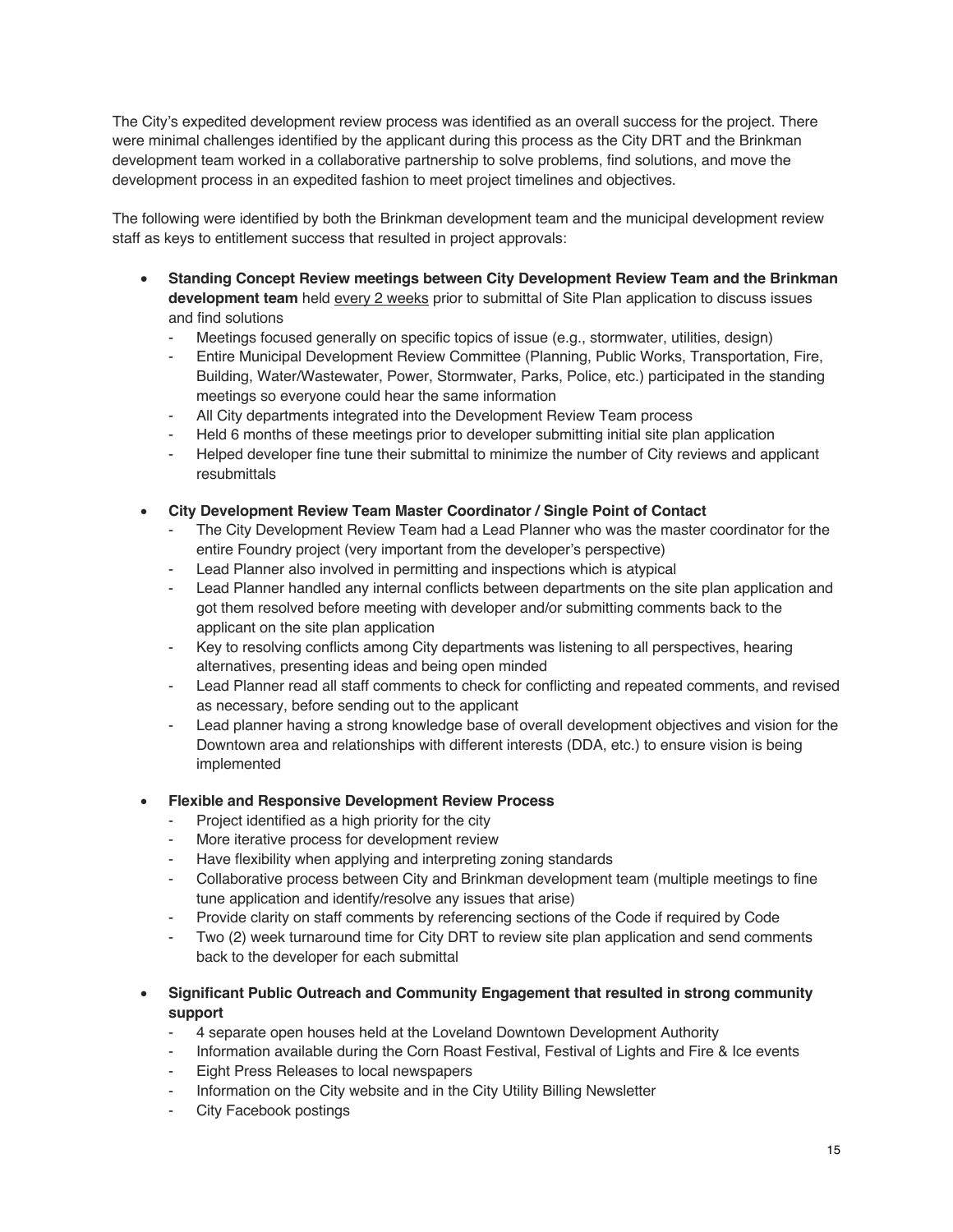# **Industrial / Flex Project Entitlement Comparative Analysis**

# **1660 South Fordham Street at Longmont Business Center (Longmont)**



Source: Macy Development Company, Michael Bloom Realty Company

#### **Project Overview**

| <b>Project Name</b>         | South Fordham Industrial at Longmont Business Center |  |
|-----------------------------|------------------------------------------------------|--|
| Location                    | 1660 S. Fordham Avenue, Longmont CO 80501            |  |
| <b>Developer</b>            | Macy Development Company                             |  |
| <b>Status</b>               | <b>Under Construction</b>                            |  |
| <b>Development Program</b>  | 97,500 sq. ft. ground floor industrial / flex space  |  |
|                             | 175 surface parking spaces (1.75 / 1,000 sq. ft.)    |  |
| <b>Site Size</b>            | 6.99 acres                                           |  |
| <b>Development Features</b> | 24-foot clear height                                 |  |
|                             | 16 dock high, 4 drive-in loading                     |  |
|                             | 175'-180' building depth                             |  |
|                             | 50' x 60' column spacing                             |  |
| <b>Zoning</b>               | Non-Residential Primary Employment (N-PE)            |  |

#### **Project Description**

1660 South Fordham Street is a Class A, 97,500 square foot flex industrial building in southwest Longmont at the Longmont Business Center. The building is currently under construction and is expected to be ready for tenants by early 2022.

The project is a high-bay facility with 24-foot clear heights and will have 16 dock high loading areas and 4 drivein doors. The project includes 175 surface parking spaces. The development offers front parking and rear loading, with 10 percent office planned built to suit depending on tenant needs.

According to the developer, this project addresses pent up demand for this type of industrial flex product primarily due to the impact of the COVID pandemic and the "last mile" delivery that has become more needed due to the increase in e-commerce.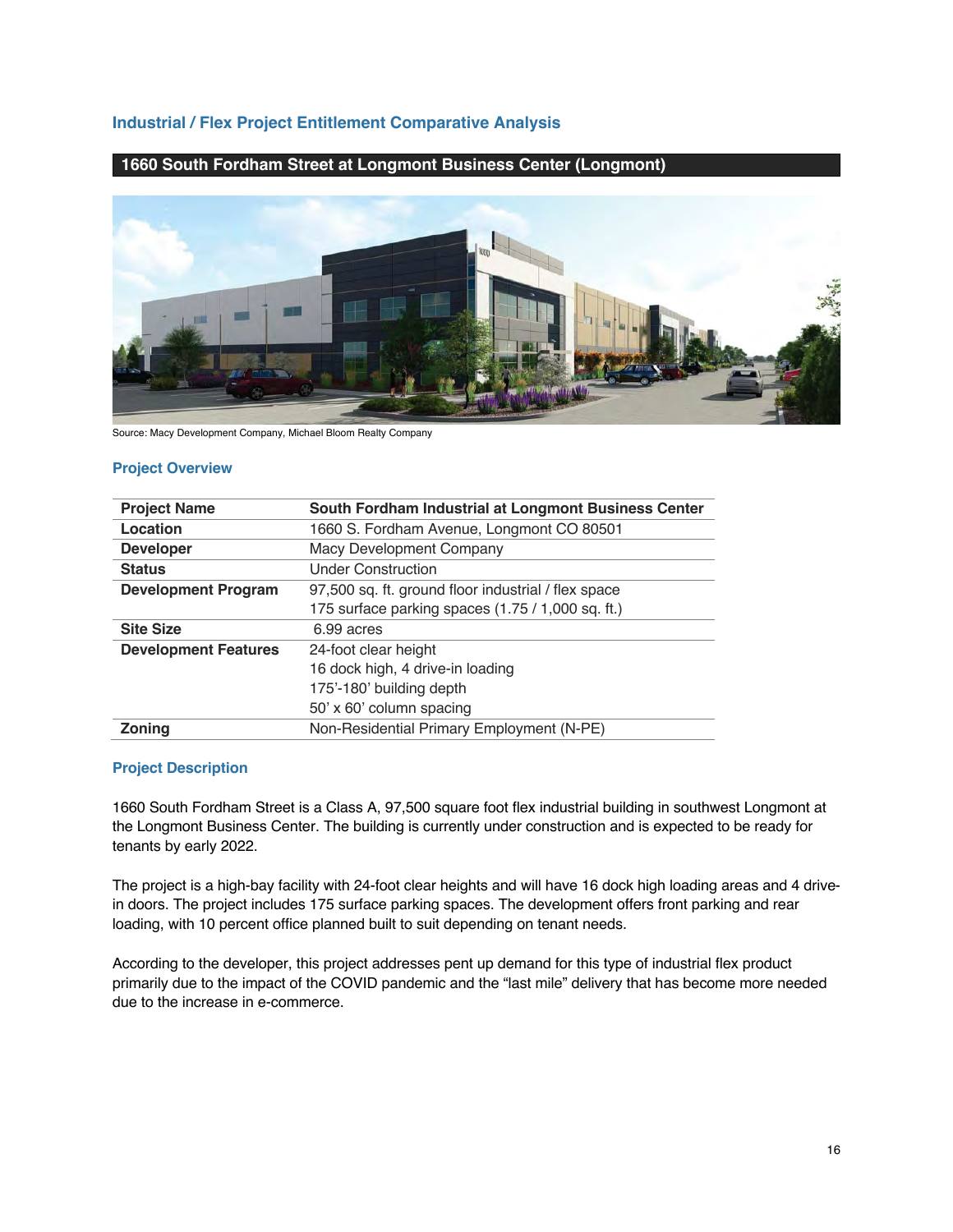#### **Entitlement / Development Review Process**

The development review process for the project was an administrative (staff-level approval) process that included a site plan development application to allow construction of the industrial building and associated site improvements. The site plan application was a minor development application pursuant to the City Land Development Code which means only staff level approval is required. In addition, the applicant requested and was approved for three administrative modifications for landscaping, access, and exterior elevations. The minor development application did not require approval by Longmont Planning and Zoning Commission and Longmont City Council.

The site is located within the Longmont Business Park and is subject to Nonresidential Primary Employment (N-PE) zoning district and the mixed-use and nonresidential design standards of the Longmont Land Development Code.

The timeline from when the initial site plan application was first submitted to the City by the applicant to when the project received final site plan approval was approximately 7 months. The applicant went through four (4) rounds of development review, including initial application completeness check, by City development review staff. A total of 5 application (re)submittals were needed. This extended number of reviews prolonged the development review process. According to the applicant, the City development review process was fairly straightforward with no major issues. The applicant appreciated the City's electronic review process.





While the development review process was fairly straightforward, one of the challenges identified by the applicant was that there were no *specific industrial design standards* that would apply for this industrial use.

The project was subject to Section 15.05-120 *mixed-use and nonresidential design standards* of the Longmont Land Development Code. These design standards apply to a wide range of commercial buildings, such as office, warehouse, flex, manufacturing, and other commercial uses, each which have different building articulation, uses, architectural design, and building materials that may be used. The mixed-use and nonresidential design standards can often involve a higher level of architecture and landscape design and other requirements that may be appropriate for an office building but can be cost prohibitive and may not be appropriate for an industrial building that may not need this higher level of design where lower industrial rents (when compared to office rents) may not justify that added cost and could impact project financial viability.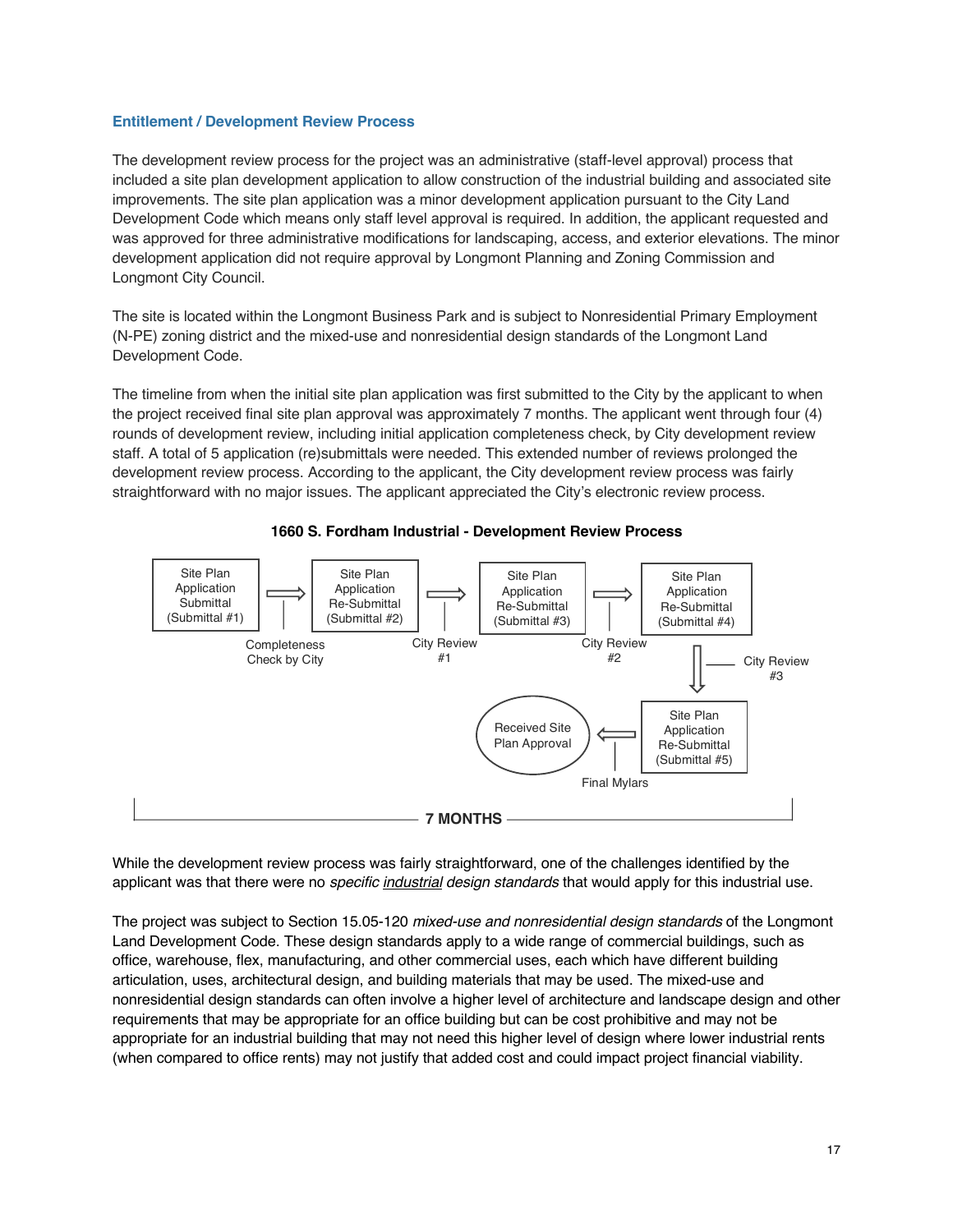The applicant requested and received approval for minor modifications to the landscape code and building façade. For example, the nonresidential design standards stipulate that the primary building material for building façades can only be brick, natural stone, and stucco, which, as noted above, can be costly and not consistent with materials more commonly found in industrial-type buildings.

The applicant requested a modification to this standard to permit the use of a textured paint over concrete that closely matched the texture of stucco, steel canopies, aluminum storefront window framing, and insulated glazing. According to the applicant, this request utilizes many industry-standard design features for an officewarehouse industrial product of this type and scale to maximize structural and interior use efficiency while still putting forth an attractive exterior design. The modification request was approved by staff where they noted that the proposed request meets the review criteria in that this is an industrial building designed to be a "flex space."

Other challenges and comments identified by the applicant include the following:

- Prolonged review period for each application (re)submittals (e.g., 7 weeks to get the first round of comments back, including 1 week for application completeness check). Ensuring adequate staff capacity in the development review process could shorten these review timelines.
- Having to prepare two separate infrastructure improvements construction plan sets one for the site plan application and the other for the public improvement plans (PIPs). It was identified that it would be more efficient and cost effective to have one set of infrastructure improvement construction documents.
- Proposed off-site infrastructure and streetscape improvements and costs along South Fordham Street associated with enhanced multi-use corridor requirements. The applicant was able to work with the city to address these proposed improvements, but this added time and cost to the project.
- Permanent stormwater control and water quality system design requirements were unclear for the project which added additional development review time and increased design and construction costs for the final approved stormwater design. Having a clear standard of an approved design for permanent stormwater control could help reduce review timelines and provide a predictable process for the applicant to follow when designing for the permanent stormwater control and water quality system.
- Ensure that development review comments are consistent with the City's design and development standards identified in the Land Development Code.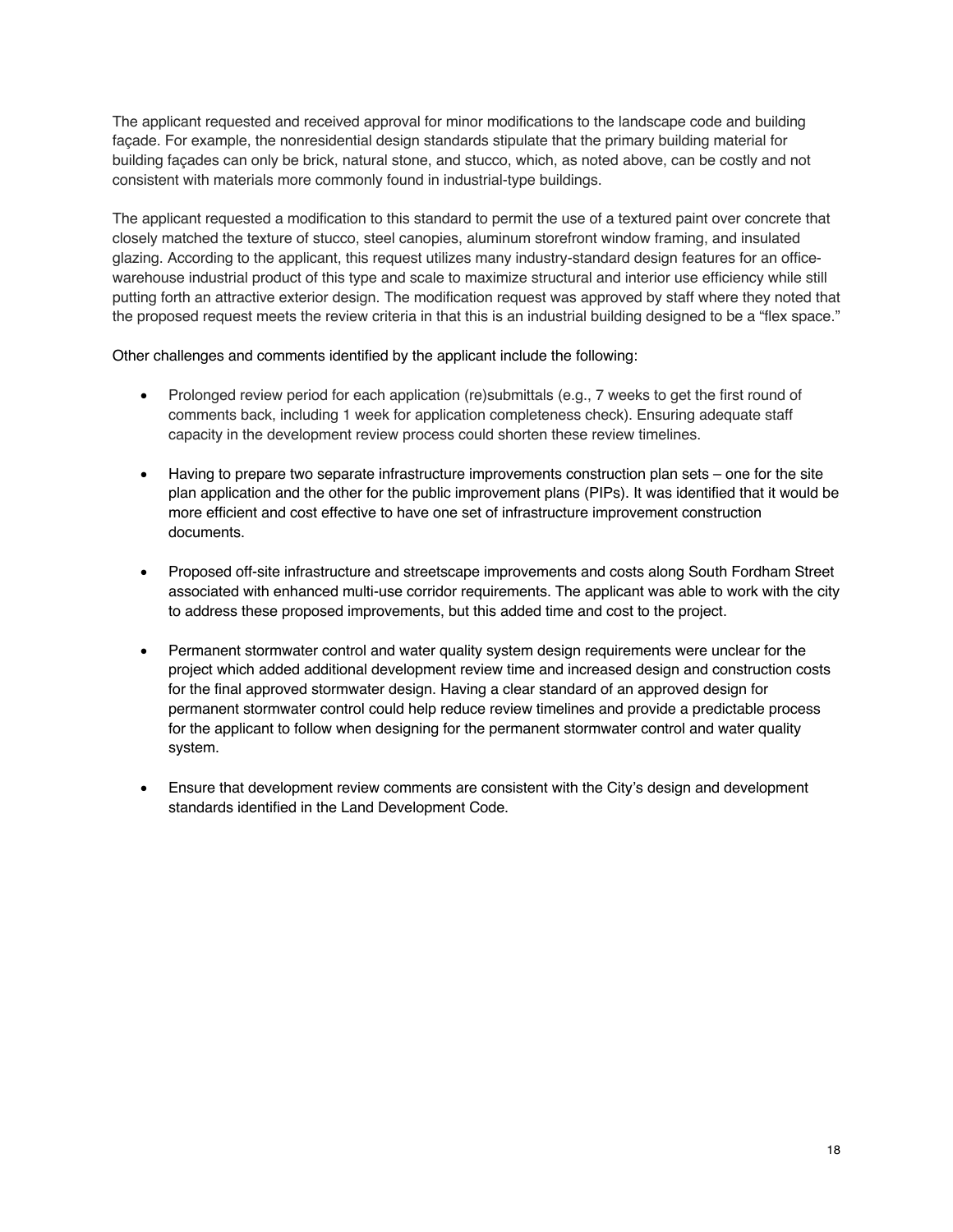#### **1875 Taylor Avenue at Colorado Technology Center (Louisville)**



Source: Colliers International, Silverpoint Development

#### **Project Overview**

| <b>Project Name</b>         | 1875 Taylor Avenue at Colorado Technology Center          |  |
|-----------------------------|-----------------------------------------------------------|--|
| Location                    | 1875 Taylor Avenue, Louisville CO 80027                   |  |
| <b>Developer</b>            | Silverpoint Development                                   |  |
| <b>Status</b>               | <b>Under Construction</b>                                 |  |
| <b>Development Program</b>  | 83,615 sq. ft. ground floor industrial / flex space / R&D |  |
|                             | 267 parking spaces (3.2 spaces / 1,000 sq. ft.)           |  |
| <b>Site Size</b>            | 6.81 acres                                                |  |
| <b>Development Features</b> | 24-foot clear height                                      |  |
|                             | One $(1) - 12' - 14'$ drive in loading                    |  |
|                             | Twenty-two (22) - 9'x10' dock high loading                |  |
|                             | 161' building depth                                       |  |
| <b>Zoning</b>               | Planned Community Industrial (P-I)                        |  |

#### **Project Description**

1875 Taylor Avenue is a Class A, 83,615 square foot flex industrial / flex / R&D building located in the Colorado Technology Center (CTC) in Louisville, Colorado. CTC is Louisville's largest commercial and industrial park at over 400 acres that includes nearly 5 million square feet of space developed. 1875 Taylor Avenue is currently under construction and is expected to be ready for tenants in 2022.

Like 1660 S. Fordham, the project is a high-bay facility with 24-foot clear heights. The development will have 22 dock high loading areas and 1 drive-in loading. The project includes 267 surface parking spaces distributed on all sides of the building. The development offers front parking and rear loading.

The building construction for 1875 Taylor Avenue mainly consists of tilt up concrete panels. The building includes canopies, concrete screen walls, vertical panels, and two wood trellises to highlight building entries and create visual interest. Building materials and architectural treatments include the use of concrete formliners, wood siding, architectural metal panels, and fiber cement board siding.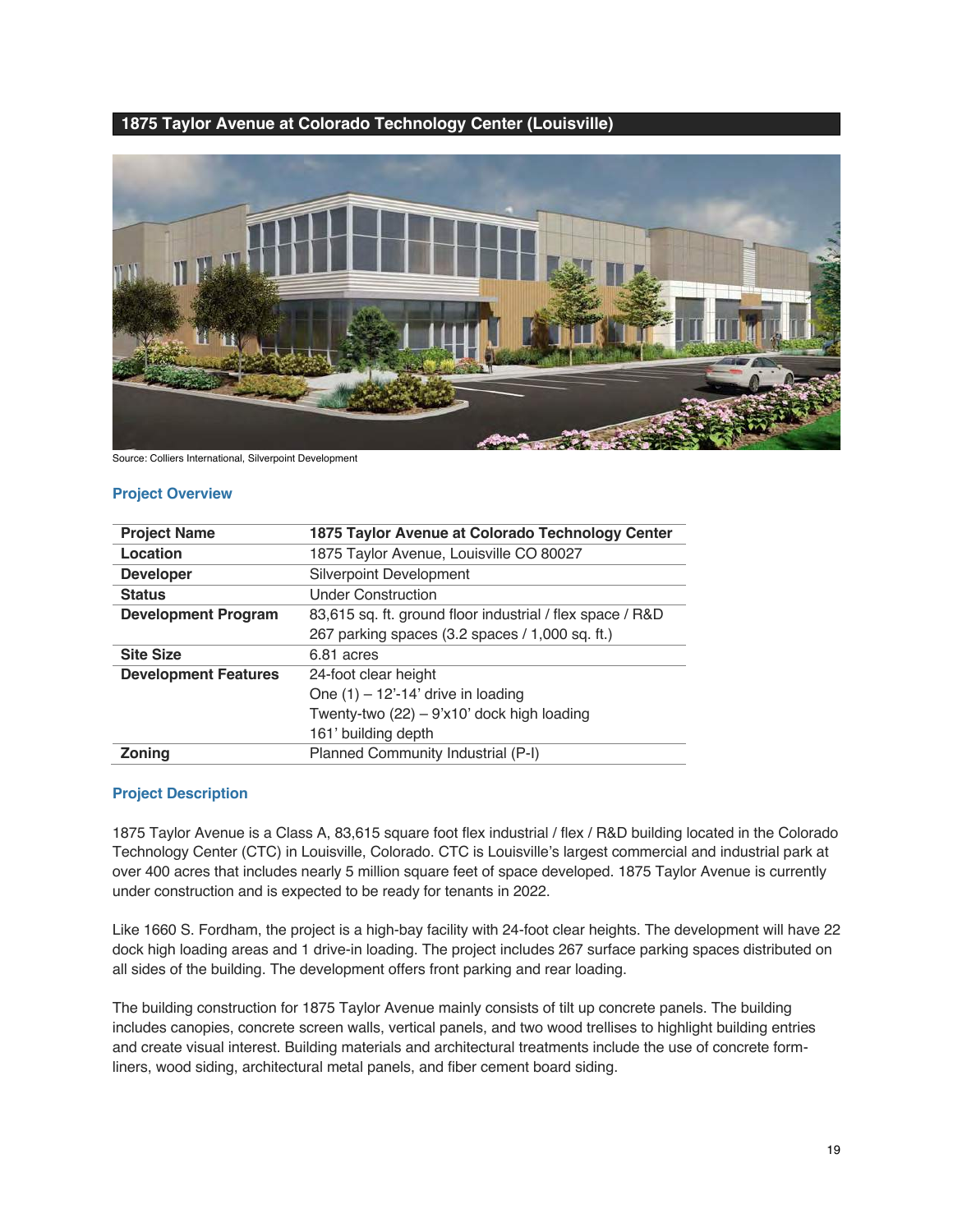#### **Entitlement / Development Review Process**

The development review process for the project was a 2-step process – (1) rezoning of the property to permit industrial uses (General Development Plan Amendment), and (2) Final Planned Unit Development (PUD) and minor subdivision plat to allow construction of the industrial building and associated site improvements.

#### General Development Plan (GDP) Amendment Development Review Process

The first step was an amendment to the General Development Plan to rezone the property from Planned Community Zone-Commercial (PCZ-C) to Planning Community Zone-Industrial (PCZ-I). The primary purpose of this rezoning was to align the allowed uses proposed for the site (industrial, flex, R&D) with those allowed on the property surrounding the site and to be responsive to market demand for industrial development which was in high demand.

The initial development concept for the site was zoned to provide commercial / retail uses and previous applicants in the area demonstrated that the market for commercial / retail uses in the CTC is limited. The area had changed with new industrial development within CTC, and industrial uses on the subject property were deemed suitable and appropriate for this development. Staff supported the application to rezone the property, and it was approved by the Louisville Planning Commission and Louisville City Council. Per the City's development review process, rezoning applications require Louisville Planning Commission and Louisville City Council action for approval.

The GDP Amendment process entailed two (2) reviews by City staff. Louisville City staff found the application met the purpose and intent of the Planned Community Zone District of the Louisville Municipal Code and recommended approval of the GDP amendment for the site. The Planning Commission and City Council approved the development application to rezone the property to PCZ-I and permit industrial uses. The entire process for GDP amendment approval took approximately 5 months.



# **General Development Plan (GDP) Amendment - Development Review Process**

#### Final Planned Unit Development (PUD) / Minor Subdivision Plat Development Review Process

The second and final step in the process required a development application for a Planned Unit Development (PUD) and Minor Subdivision Plat to consolidate two lots into one lot to permit construction of the industrial flex building and associated site improvements.

The site was subject to the Commercial Development Design Standards and Guidelines (CDDSG) and Planned Community Zone-Industrial of the Louisville Municipal Code. The applicant went through three (3) rounds of review by City staff that resulted in minor changes to the initial PUD application and minor subdivision plat. After final staff review, the project was recommended for approval by staff as it met the PUD requirements in terms of site planning, vehicular circulation and parking, pedestrian and bicycle circulation, architectural design, landscape design, screen walls and fences, and exterior site lighting. The applicant requested and received approval for one waiver request to permit carport parking roughly 11 feet from the property line. The applicant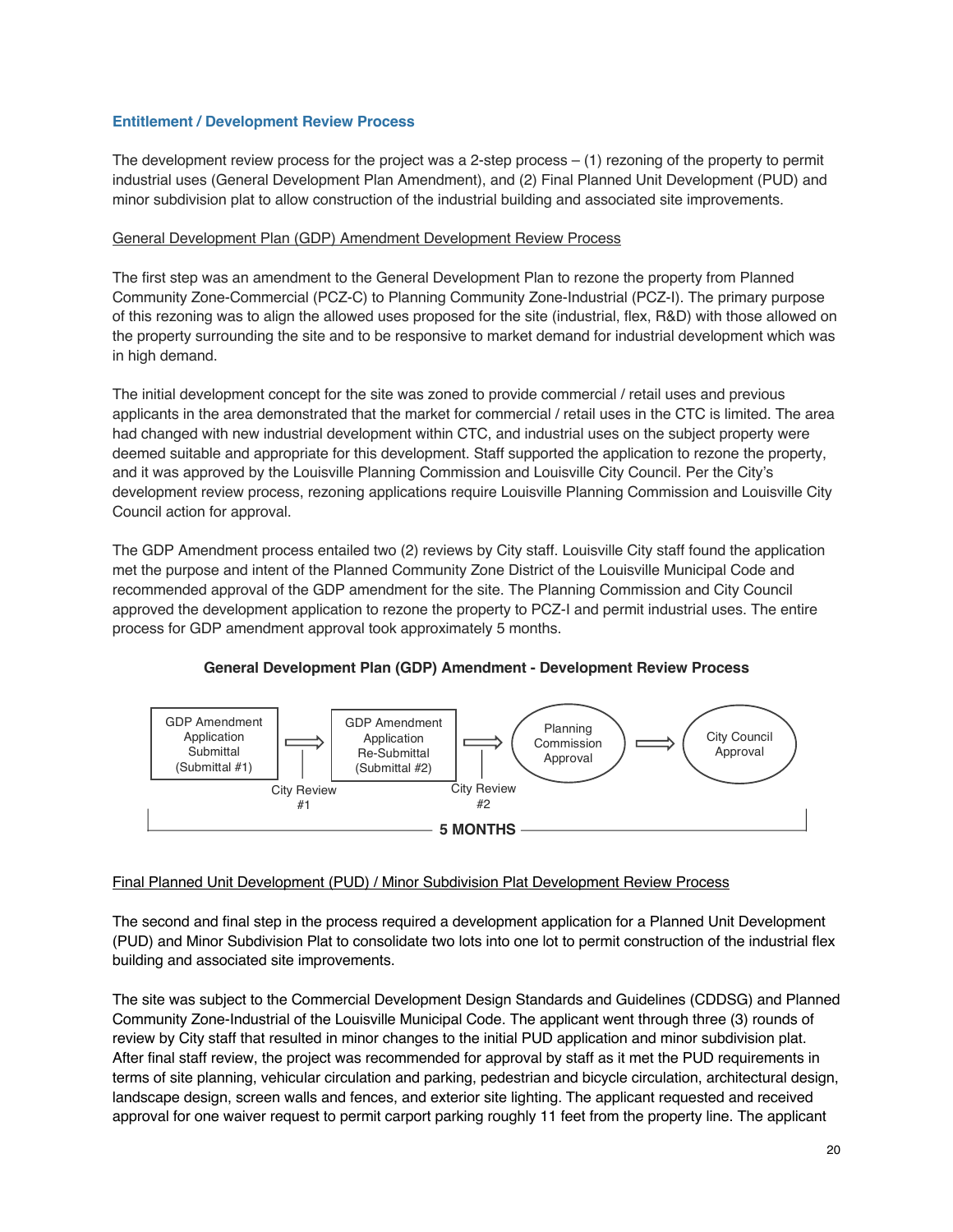added additional landscaping and buffering through shrubs, as well as, a retaining wall to mitigate the impact of waiver the request. The Final PUD and minor subdivision plat were approved by the Louisville Planning Commission and the Louisville City Council.

The timeline from when the full set of PUD and minor subdivision plat documents were first submitted to the City by the applicant to when the project received final approval from the Louisville City Council was roughly 6 months.



**Final Planned Unit Development (PUD) / Minor Subdivision Plat - Development Review Process**

Overall, the applicant reported that there were no major issues in the development review process. According to the applicant, the following highlights key aspects of the development review and approval process for 1875 Taylor Avenue:

- City's development review process was straightforward, predictable, and clear.
- Staff was responsive to the applicant's comments and changes to the PUD and minor subdivision plat.
- Lead City staff planner was key to success for the project provided clear direction and collated all comments from the various departments involved in the development review process which was important in terms of a coordinated response from the city.
- One issue that had to be resolved was related to the commercial design guidelines along the Highway 42 corridor. The applicant had to provide elevated architectural elements for the building along Highway 42 which added cost to the project.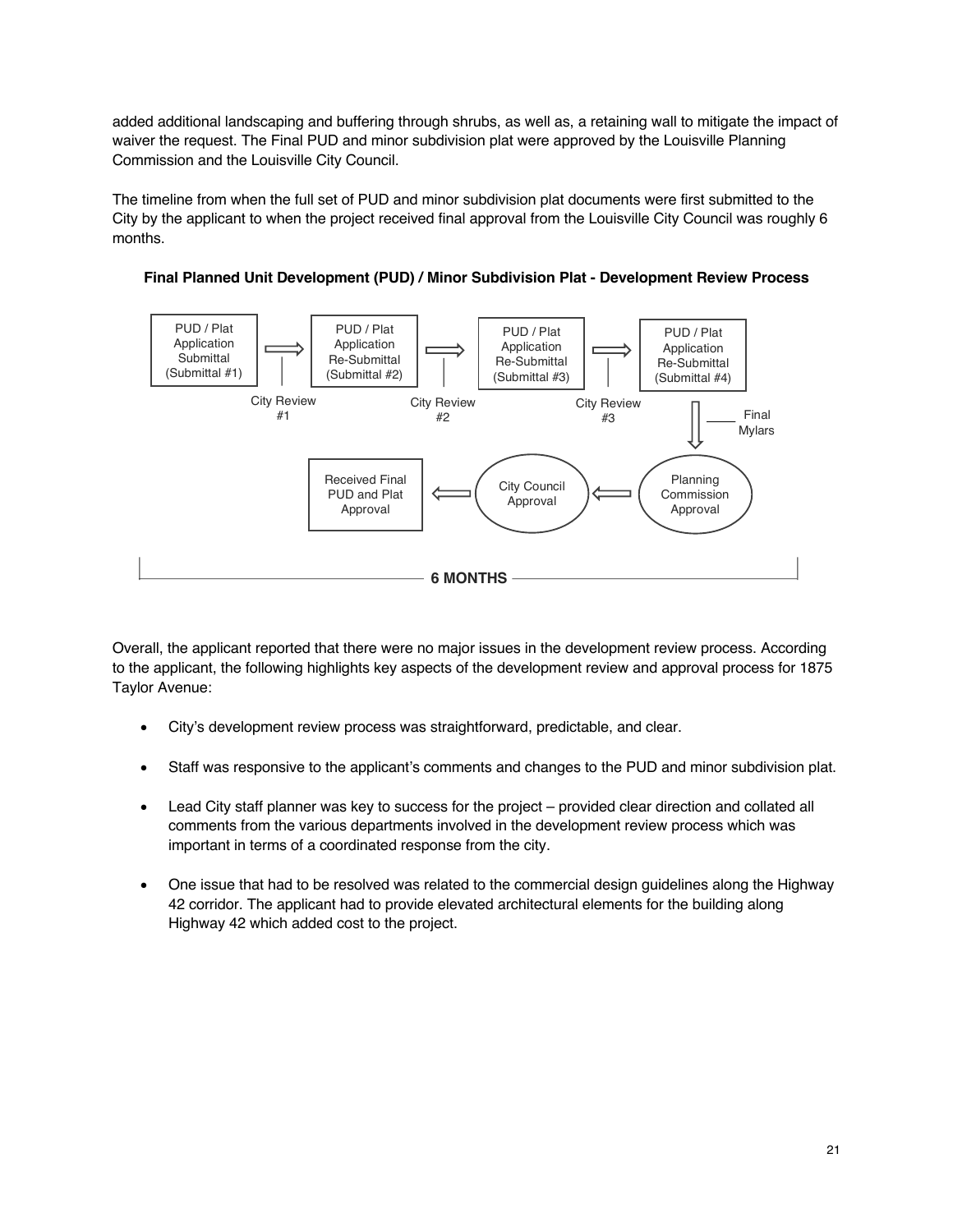# **Key Takeaways of the Comparative Entitlement / Development Review Process Assessment**

Land entitlement, in general, is a legal process that involves gaining approval from the local government for a development plan or project. Local governments review proposed developments to ensure they meet community needs and design standards, including citizen safety and high-quality buildings and public infrastructure. The entitlement process can be a challenging process with risk for setbacks and even failure if the project is not approved. During this process, the developer needs to invest significant money before any revenue can potentially be gained once the project is completed and tenants or residents begin occupying the site.

While each municipality can have a different development review process, this comparative analysis of the entitlement process provides a snapshot of the similarities and differences in the development review process for a downtown multifamily project (Longmont and Loveland) and an industrial / flex project (Longmont and Louisville) with the objective of identifying potential tactical strategies that could be applied to Longmont's review process to strengthen partnerships between public and private sectors.

Key takeaways of the Longmont and Loveland downtown multifamily projects comparative analysis include:

- Both multifamily projects were public-private partnerships where the municipalities and other public partners contributed funds towards the project. In the case of the Patina Flats / Foundry project in Loveland, the City of Loveland purchased the land and contributed the land at no cost to the development team, waived certain taxes and fees for the development and paid for public improvements for the project, including a parking garage to serve the site. For the Spoke on Coffman project in Longmont, the project received land contributed by the GID, Boulder County and RLET Properties for the parking garage, LDDA funding toward a portion of the parking garage cost, and rebates/credits for certain development fees through the LDDA's Downtown Incentive Program.
- The Patina Flats project in Loveland had an "expedited development process" as it was identified as a high priority project for the city. The project took 8 months to receive development approval from when the development team was selected by the City to when the project broke ground after receiving City Council approval. By comparison, the Spoke on Coffman affordable housing project took 15 months to receive site plan approval. It doesn't appear that the Spoke on Coffman received expedited development review as that incentive was not available for affordable housing.
- The Patina Flats project in Loveland was required to receive City Council approval for its site plan development application because of the project size in a downtown location. The Spoke on Coffman site plan development application was an administrative process that needed only staff level approval. No City Council or Planning Commission approval was required for the Spoke on Coffman.
- Both the projects had dedicated lead planners from the municipal development review team who were identified by the applicant as key to shepherding the project through the development review process.
- A key to success for Patina Flats project in Loveland was the multiple standing Concept Review meetings between City Development Review Team and applicant development team prior to the full site plan application submittal. This collaborative partnership allowed the applicant to discuss issues and find solutions in partnership with the City review team. This helped the developer fine tune their site plan submittal to minimize the number of City reviews (3) of the site plan application.
- Another key point of success identified by the applicant and municipality for the Patina Flats project was the flexible and iterative development review process (applying and interpreting zoning and design standards) and quick response times required by the municipality (staff had a 2-week turnaround for each City review of (re)submittal to get comments back to the applicant).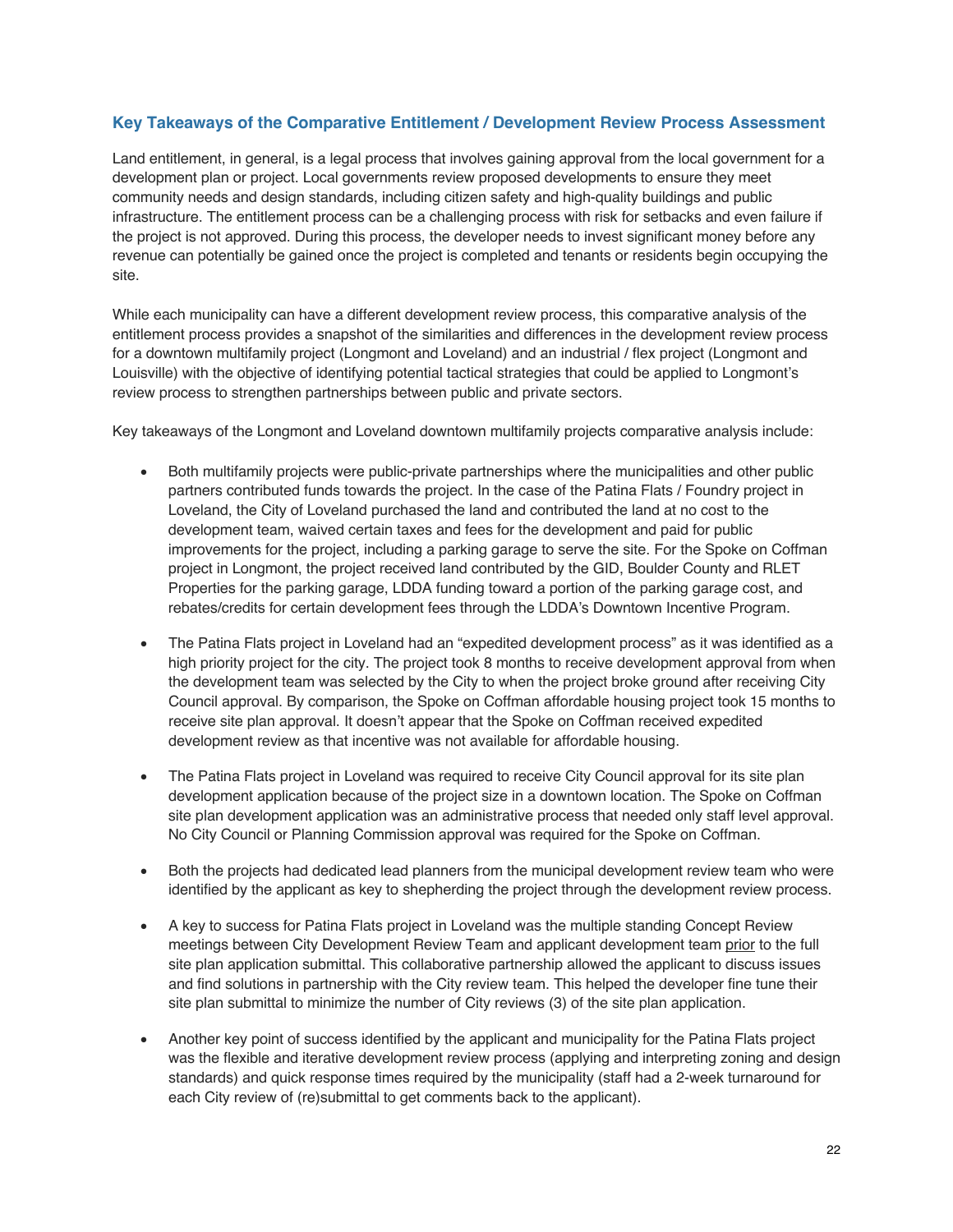• The Spoke on Coffman had challenges associated with unclear direction on stormwater water quality design standards which added time and cost to the project as the current 2007 adopted standards do not address water quality.

Key takeaways of the Longmont and Louisville industrial / flex projects comparative analysis include:

- The industrial / flex project at 1660 South Fordham in Longmont was an administrative staff-level only approval process for the site plan application. The industrial / flex project at 1875 Taylor in Louisville required Planning Commission and City Council approval to rezone the property prior to the staff-level site plan approval process.
- The 1875 Taylor project in Louisville was subject to specific design standards for the PUD / industrial zoning while the 1660 South Fordham project in Longmont was subject to the *mixed use and nonresidential design standards* that apply to all types of commercial uses (e.g., office, industrial, retail). Because of this singular nonresidential design standard, the Longmont project applicant requested a modification to the standards in terms of landscaping, access and building elevations to align with the industrial character of the site and building.
- The applicants in Longmont and Louisville identified that the development review processes for their projects were fairly predictable with no major issues identified. In Louisville the applicant had to add some elevated architectural elements to comply with the commercial design guidelines in the industrial area which added cost to the project. In Longmont, the applicant had to work through unclear directions on how to design the permanent stormwater control and water quality systems which added cost and time to the project.
- One of the key observations from interviews with the project applicants on the municipal development review process was the importance of being transparent, responsive, clear, straightforward on what the issues may be and finding solutions with the applicant and coordinating internal department comments so that there were not any conflicting comments in the application (re)submittals.
- In terms of the process, 1660 South Fordham in Longmont needed 5 application (re)submittals and 7 months for site plan approval compared to 4 application (re)submittals and 6 months total for site plan and minor subdivision plat approval for 1875 Taylor in Louisville. The Louisville project also required an additional 5 months to receive Planning Commission and City Council approval to rezone the property for industrial uses as part of a General Development Plan amendment.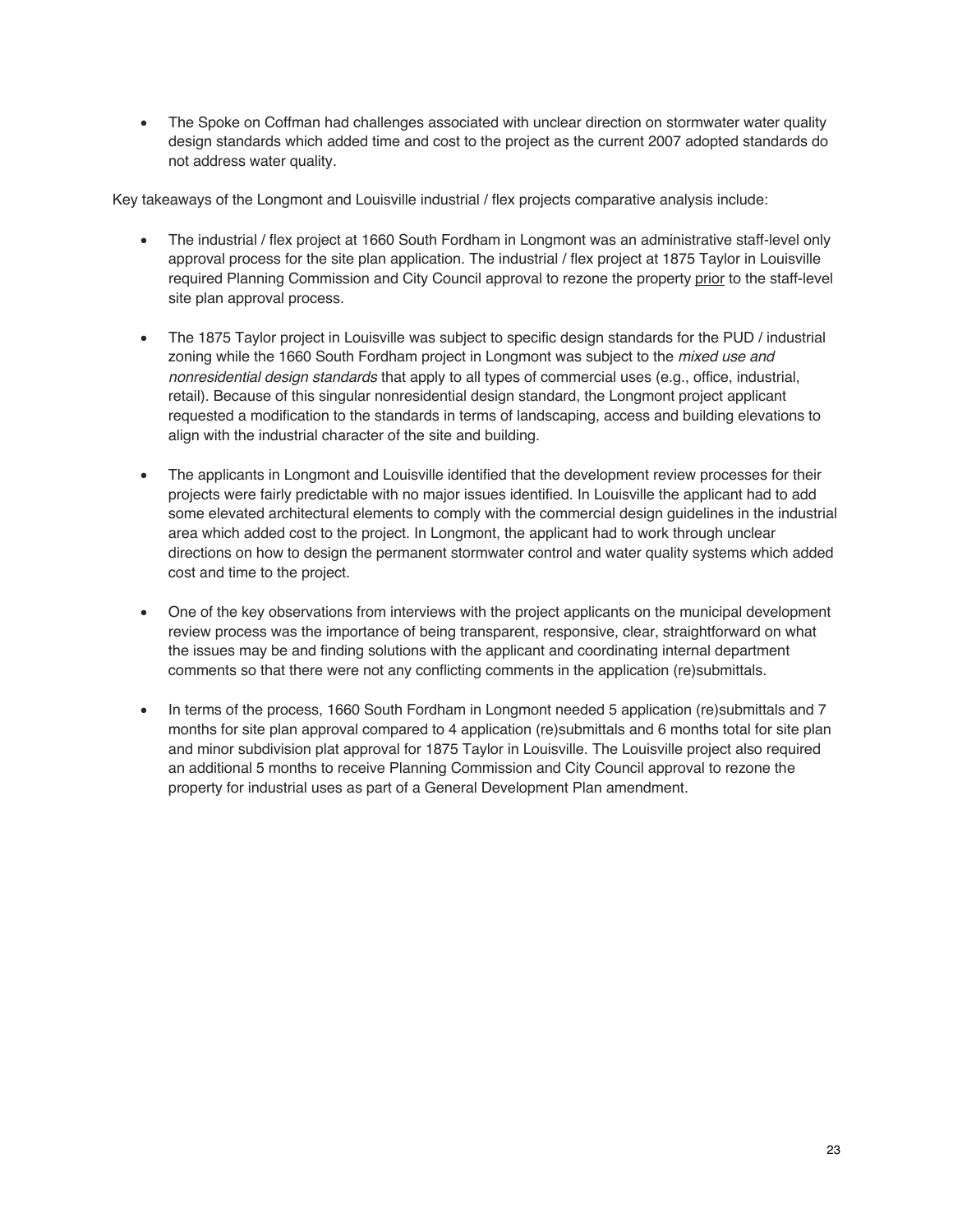# **ENTITLEMENT PROCESS KEY TAKEAWAYS AND TACTICAL RECOMMENDATIONS**

# **Development Strategy Sessions**

In September 2021, two virtual development strategy sessions were held to convene representatives from the development, construction, and professional services industry to solicit feedback and input into Longmont's entitlement process and what recommendations they may have to improve the process to meet community and development goals and objectives and strengthen the partnership with the City of Longmont and economic development partners.<sup>2</sup>

The participants in these sessions included developers who have built commercial and residential projects in Longmont, general contractors, and professional services consultants, such as architects, designers, engineers, brokers, and entitlement consultants, who have worked on behalf of developers, businesses or property owners to process site plan development applications for projects in Longmont.

In addition to the discussions with participants from the two virtual development strategy sessions, additional insight into Longmont's entitlement and development review process was provided through interviews with development and municipal representatives as part of the comparative analysis of project entitlement processes, as well as, through the abandoned projects analysis. These interviewees also provided commentary on best practices in the entitlement and development review process in other communities in the region that could be applicable to Longmont.

# **Summary Observations**

#### **What's Working Well in Longmont**

One of the key themes identified throughout this analysis and discussions with both development and municipal staff is the need for increased communication, collaboration, and cooperation between public and private sector parties. Land development is a complex process that involves strong partnerships between the public and private sectors to be successful. Continuing to build on a collaborative culture with the community and across municipal departments will strengthen this partnership.

In terms of what's working well in Longmont, key observations of the development review and entitlement process by study participants and interviewees include the following comments:

- Development review staff is helpful and has done a pretty good job overall in terms of communication and responsiveness.
- Great, friendly people working in the city.
- Pre-application meetings are a good thing to get all the city departments involved in the process to receive feedback on the proposed development concept.
- Electronic submittal process is a positive process that reduces hard copy submittals, but it is not particularly user-friendly and can be hard to navigate.
- Once the project is approved and under construction, the inspection process is pretty smooth.
- "We had an instance where a planning staff member came down to Denver to visit our project to get a better understanding of what we were proposing in Longmont. That was a very exceptional thing to do that we haven't seen too many times in other jurisdictions."
- Access and discussion with development review staff is good it's the *process* that's challenging.

<sup>2</sup> Please note that the above tasks focus *primarily* on the Land Development Code / entitlement approval process vs. the actual construction / building permit approval process. Most cities, including Longmont, follow the International Building Code (IBC) process so there is not much variation between cities if they are using the same IBC year adopted (and very limited flexibility to build not to code).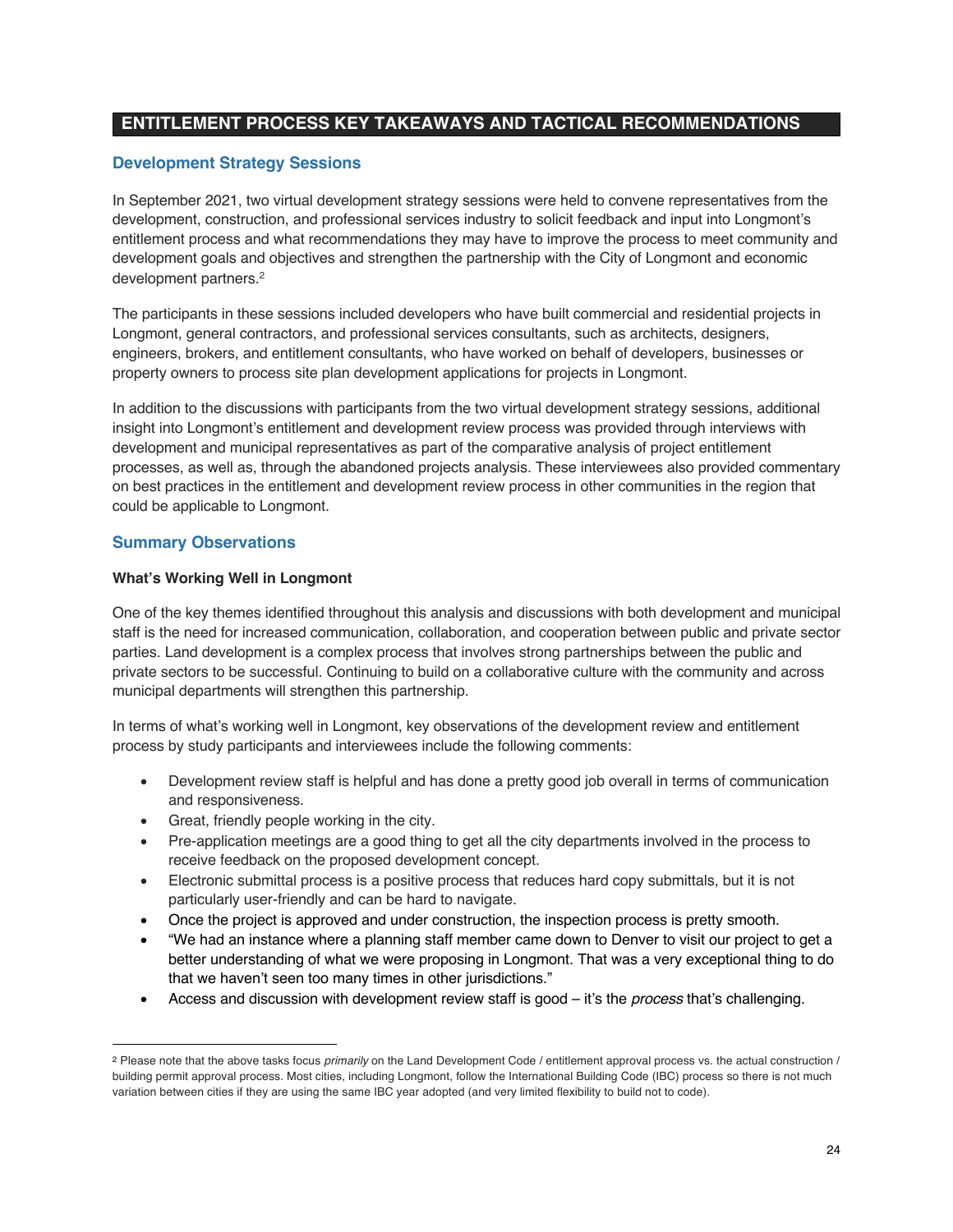#### **What are some of the Entitlement Challenges and Potential Tactical Strategies to Address these Challenges and Meet Best Practices?**

Overall, one of the key takeaways that emerged from the virtual development strategy sessions and interviews with development professionals is related to the entitlement *process itself* – the intensive development application submittal process, submittal requirements and overall length of time it takes for development projects to get approved to be developed for a certain use. There is significant risk involved if the property can't be developed for the applicant's intended use, or major redesign is needed to garner project approvals which can impact project costs and financial viability. This entitlement risk is not only an issue for Longmont but has been identified by many as a challenge in other Front Range communities and throughout the nation.

Having a predictable and transparent development review process ensures a smooth process that helps increase efficiency for both the private sector (development applicant) and municipality (review and decisionmaking body). This predictability and transparency reduce risk to the applicant and is vital to having a businessfriendly development climate that makes it attractive for investment to occur in the community.

The following outlines challenges identified in the land entitlement process. These observed challenges are based on discussions with developers, property and business owners, builders, professional services consultants (e.g., architects, engineers, entitlement consultants), and municipal development staff involved in the development review process, key takeaways from the developer and construction and professional services strategy sessions, and best practices identified in other communities. Potential tactical strategies and recommendations for consideration to address these challenges are provided.

**The lengthy entitlement process often requires financial flexibility and carries risk for the development applicant due to significant carrying costs for extended periods of time and potential for the project to not be approved, significantly redesigned, or abandoned.**

The length of time it takes in the development review process for a project to receive approval has been identified as one of the key challenges in the entitlement process. This entitlement risk has been identified in many communities throughout Colorado and the nation.

#### Observed Challenge **Potential Tactical Strategy** Potential Tactical Strategy

**Ensure adequate development review staffing capacity** which can shorten development review timelines to:

- Provide timely and responsive development application responses within the review timelines as outlined in the Development Handbook.
- Respond to increase in number of requested preapplication meetings.
- Handle any high priority development review processes and minimize impact to other projects going through the development review process.
- Meet with applicants more frequently to collaboratively problem solve and find solutions.
- Incorporate ability in the development review process to communicate with applicants at an informal level to provide updates if something is missing or address small or isolated issues without having application needed to be rerouted through the formal process again.
- Ensure applicant is responsive with addressing resubmittal comments in a timely manner.
- Explore bringing in-house development review components, which may have been outsourced to third parties, such as a licensed landscape architect dedicated to development review and inspections. This could help save costs to the municipality.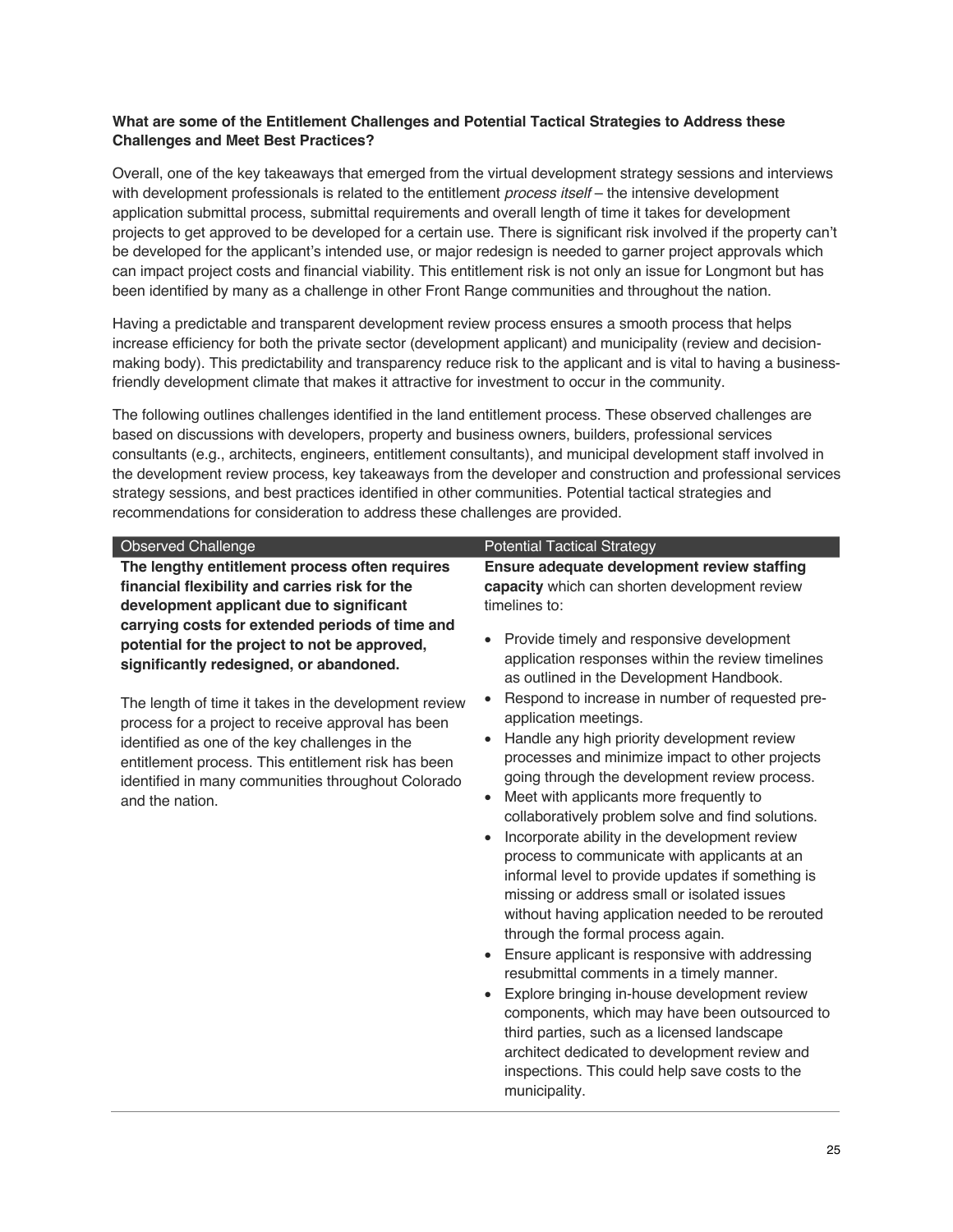**The desire to reduce the number of development application review cycles and application resubmittals.** Many development applications have multiple resubmittals, including redesigns and need for variances, modifications, or exceptions, which can extend the process resulting in increased time and costs for both the applicant and the municipality (additional staff time to review).

#### Observed Challenge **Potential Tactical Strategy**

**Explore potential high-level Conceptual Review process.** Prior to submitting a formal development application explore use of a high-level informal conceptual review process between the applicant and development review staff that could include the following steps:

- Applicant submits brief application to development review staff describing the proposed project and a drawing/sketch of the proposed development.
- Development review staff review applicant's application and provide initial comments within two (2) weeks of application submittal.
- Applicant and development review staff meet, as needed, to discuss any issues, identify solutions, and receive clarification.
- If needed, the applicant submits revised plans for development review for a second time and goes through another high-level review. If the project looks good, a pre-application checklist is provided to the applicant so they may begin the formal development application process.

The goal of this high-level concept review process is for development review staff to provide big picture comments quickly to the applicant outside the formal development review process to address any issues that may make the project difficult to move forward or require variances, modifications, or exceptions. This process may save time (e.g., reduced number of formal application (re)submittals) and cost for both the applicant and development review staff.

**The applicant's development applications not incorporating, or adequately addressing comments, made by municipal development review staff.** This can lead to multiple application resubmittals by development applicants to address comments provided by municipal development review staff and extend the development review cycle process. **Ensure development applicants have quality control measures in place** to check that responses prepared by their consultant team address staff development review comments prior to formal (re)submittals. This will help minimize the number of resubmittals which can reduce cost and save time.

**Selected design and development standards within the Land Development Code not in alignment to support infill and redevelopment.** As the Longmont community is nearing build out, the "inward" focus in the form of infill and redevelopment will continue to take a more prominent role in the land development process.

**Continue to update and refine the Land Development Code to provide design and development standards supportive of infill and redevelopment to better align with the Envision Longmont comprehensive plan and other adopted plans**.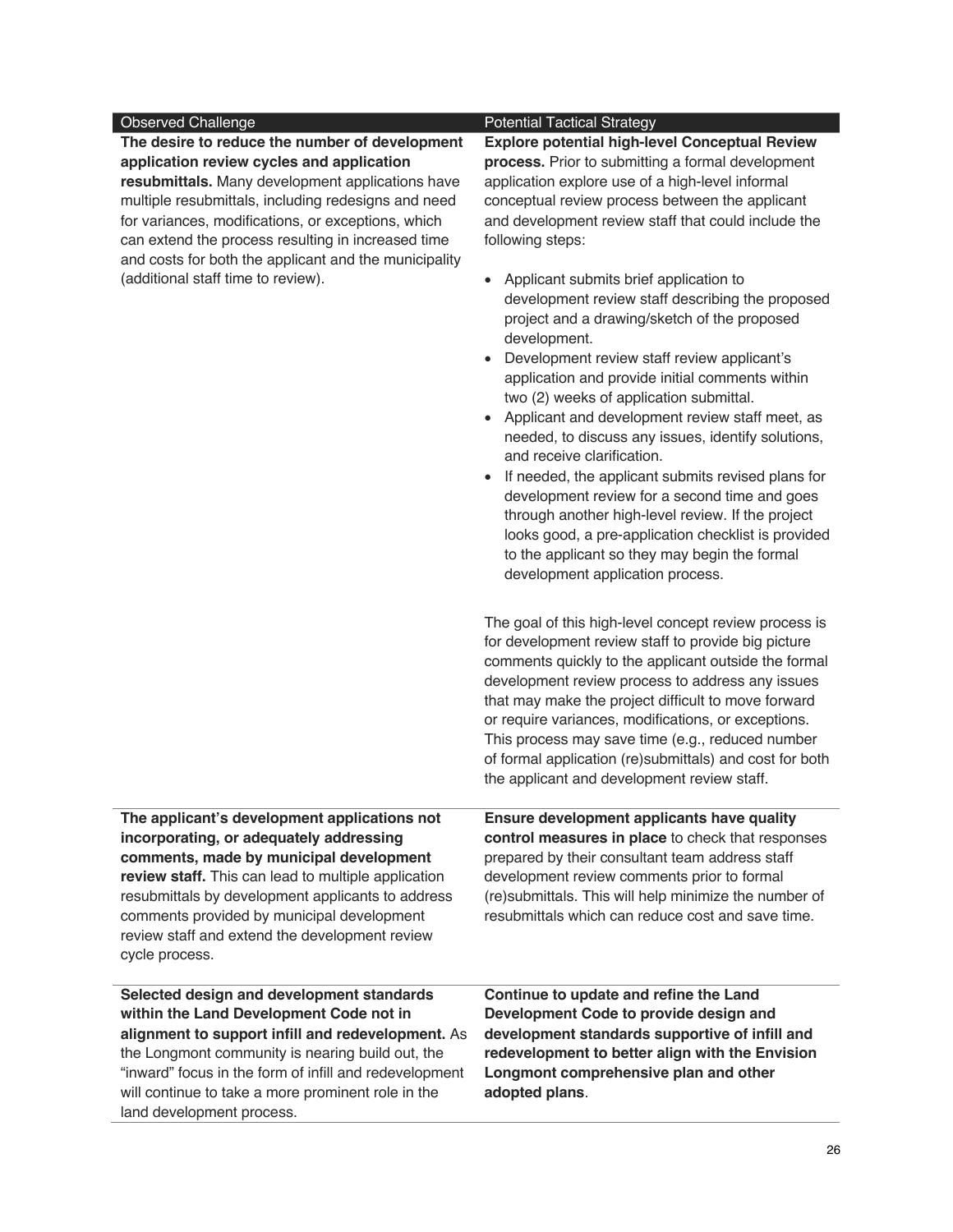| Observed Challenge                                                                                                                                                                                                                                                                                                                                                                                                                                                                                                                                                             | <b>Potential Tactical Strategy</b>                                                                                                                                                                                                                                                                                                                                                                                                                                                                                                                                                                                                                                                                                                                                                                                                                  |
|--------------------------------------------------------------------------------------------------------------------------------------------------------------------------------------------------------------------------------------------------------------------------------------------------------------------------------------------------------------------------------------------------------------------------------------------------------------------------------------------------------------------------------------------------------------------------------|-----------------------------------------------------------------------------------------------------------------------------------------------------------------------------------------------------------------------------------------------------------------------------------------------------------------------------------------------------------------------------------------------------------------------------------------------------------------------------------------------------------------------------------------------------------------------------------------------------------------------------------------------------------------------------------------------------------------------------------------------------------------------------------------------------------------------------------------------------|
| Examples of potential updates to the Land<br>Development Code to support more urban infill<br>development include landscaping, drainage / water<br>quality, setbacks, and sharing of utility easements.                                                                                                                                                                                                                                                                                                                                                                        | Formulate an internal development review<br>process to capture lessons learned annually<br>related to potential Land Development Code<br>updates to reflect changing community needs and<br>market opportunities.<br>Review and update as necessary land<br>$\bullet$<br>development code standards associated with<br>landscaping, drainage/water quality, setbacks,<br>utility easements, etc. to support a more urban<br>form and design standards.<br>Have flexibility when applying zoning and<br>development standards to ensure those<br>regulations are well aligned with the end result<br>and are forward thinking.                                                                                                                                                                                                                       |
| Current adopted 2007 Public Improvement<br><b>Design Standards and Construction</b><br>Specifications do not address current best<br>practices, incorporate new statutory<br>requirements, or may not be sufficiently aligned<br>with Envision Longmont. This can lead to unclear<br>direction for how the development applicant can best<br>comply with municipal requirements and best<br>practices that are not in the current 2007 adopted<br>standards (e.g., stormwater water quality) which can<br>potentially add additional review times and costs to<br>the project. | Seek adoption of updated 2021 Public<br><b>Improvement Design Standards and</b><br><b>Construction Specifications to bring the standards</b><br>and specifications in line with current industry<br>standards, federal and state regulations as well as<br>comply with Envision Longmont Comprehensive<br>Plan, City of Longmont Land Development Code,<br>and City Sustainability Plan.<br>This will provide clarity for staff comments and<br>applicant responses to comply with adopted<br>standards as part of the development application<br>process.                                                                                                                                                                                                                                                                                          |
| Ensure that identified "high priority" projects<br>that meet community and economic<br>development objectives have a coordinated and<br>prioritized development review process.<br>These can include high priority projects such as<br>affordable housing, economic development projects,<br>public-private partnership projects, and<br>redevelopment opportunity sites which may take<br>precedence over other projects in the development<br>review system upon evaluation of current project<br>loads and schedules.                                                       | Explore formalization of a "priority review"<br>process for identified high priority projects with<br>Project Development Administrator /<br>Ombudsman with decision-making authority to<br>shepherd the development application through the<br>development review process, resolve issues and find<br>solutions is vital to meet project timelines and<br>development and community objectives.<br>The process could include the following components:<br>Provide for pre-submittal "Concept Review"<br>$\bullet$<br>standing meetings between applicant and<br>development review staff to fine tune the<br>application to minimize comments once full<br>development application is submitted<br>Limited number of development application<br>reviews (3 reviews or less is ideal)<br>For each review, the municipality development<br>$\bullet$ |
|                                                                                                                                                                                                                                                                                                                                                                                                                                                                                                                                                                                | review team has an accelerated turnaround time<br>to send comments back to the applicant.                                                                                                                                                                                                                                                                                                                                                                                                                                                                                                                                                                                                                                                                                                                                                           |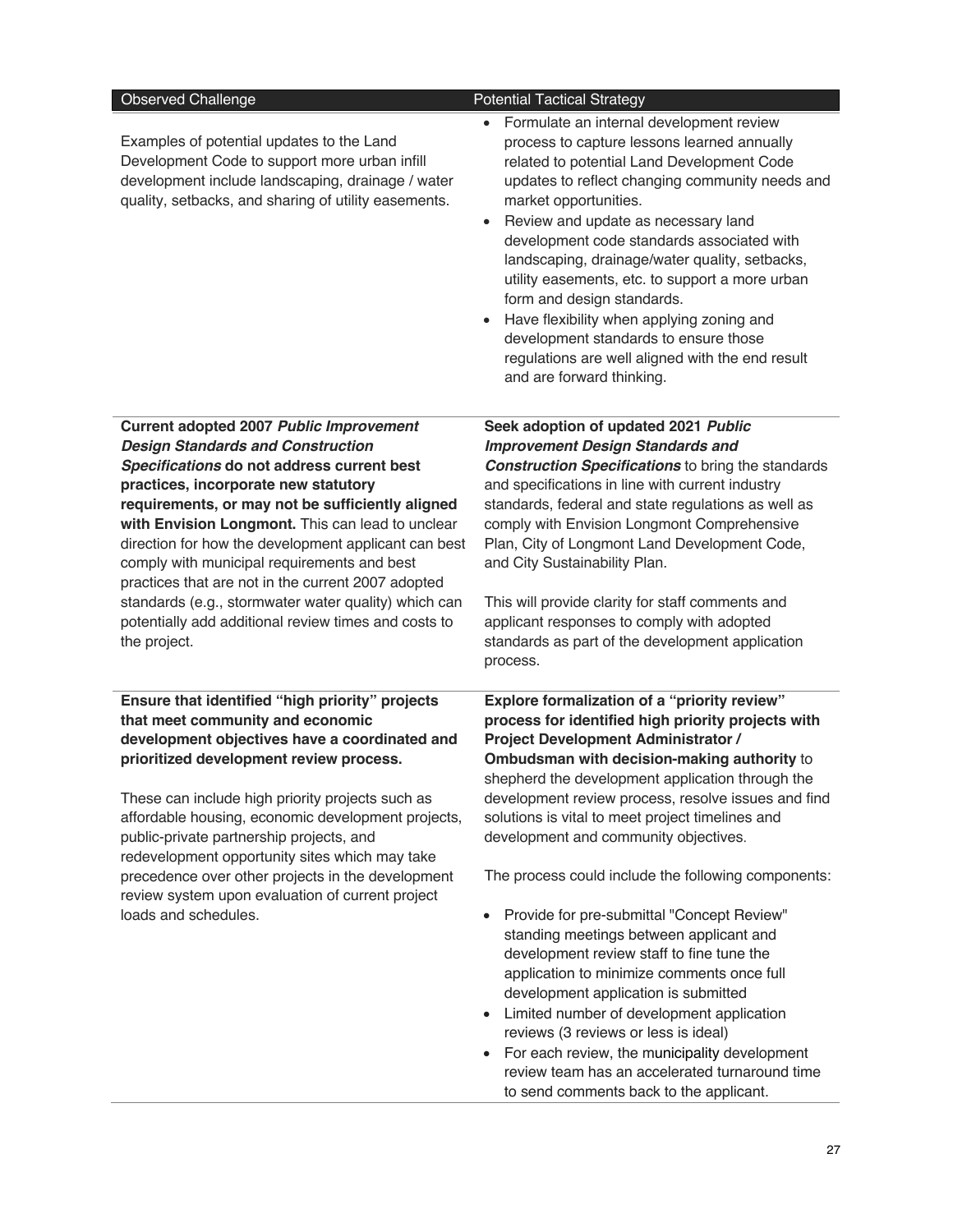| <b>Observed Challenge</b>                                                                                                                                                                                                                                                                                                                                                                                                                                                                                                              | <b>Potential Tactical Strategy</b>                                                                                                                                                                                                                                                                                                                                                                                                                              |
|----------------------------------------------------------------------------------------------------------------------------------------------------------------------------------------------------------------------------------------------------------------------------------------------------------------------------------------------------------------------------------------------------------------------------------------------------------------------------------------------------------------------------------------|-----------------------------------------------------------------------------------------------------------------------------------------------------------------------------------------------------------------------------------------------------------------------------------------------------------------------------------------------------------------------------------------------------------------------------------------------------------------|
|                                                                                                                                                                                                                                                                                                                                                                                                                                                                                                                                        | Municipality has a Project Administrator /<br>$\bullet$<br>Ombudsman who serves as the master<br>coordinator / single point of contact for the<br>applicant.<br>Project Administrator / Ombudsman handles any<br>$\bullet$<br>internal conflicts between Municipal departments<br>on the development application to get them<br>resolved before meeting with the developer<br>See Exhibit A for more details on this potential High<br>Priority Review process. |
| Singular mixed use and nonresidential design<br>standards is currently applied to a wide range of<br>commercial buildings, such as office, retail, and<br>industrial projects, each which have different building<br>articulation, uses, architectural design, and building<br>materials.                                                                                                                                                                                                                                              | Consider having separate mixed use and<br>nonresidential design standards by product type.<br>Different commercial product types, such as office,<br>retail, flex, industrial, warehouse, etc., each can<br>have different building articulation, uses,<br>architectural design, and building materials.                                                                                                                                                        |
| This singular commercial standard results in<br>potential requests for variances, modifications and<br>exceptions to the standards which can increase cost<br>and time for the development applicant. For<br>example, applying office design standards to an<br>industrial building can be cost prohibitive and may<br>not be appropriate for an industrial building that may<br>not need this higher level of design where lower<br>industrial rents may not justify that added cost and<br>could impact project financial viability. | Creating separate design standards by commercial<br>product type could simplify the development review<br>process, reduce comments, and potentially limit the<br>need for exceptions to standards, modifications, or<br>variances depending on the application and what is<br>proposed.                                                                                                                                                                         |
| Request to submit to one set of public<br>improvement plans as part of the development<br>application. Often development applicants must<br>submit separate public improvement plan (PIP) and<br>site plan construction plan that often include the<br>same designed infrastructure improvements related<br>to water, wastewater, street, storm drainage,<br>landscaping, irrigation, utilities, etc. Having to<br>produce separate plans can add extra design and<br>engineering costs and additional time to the project.            | <b>Consider combining required public</b><br>improvement (PIP) and site plan construction<br>sheets into one plan set which would help<br>streamline the required application submittal plans<br>resulting in cost and time savings.                                                                                                                                                                                                                            |
| Request for ability to submit preliminary plans<br>and reports, such as drainage and stormwater<br>plans, instead of final plans, with first application<br>submittal and ability to defer other required<br>plans to be submitted later in the review process<br>as the site plan and building layout is finalized.                                                                                                                                                                                                                   | Explore potential to reduce number and level of<br>detail of development plans and reports to be<br>submitted with first development application<br>submittal.<br>For example, this could include submitting                                                                                                                                                                                                                                                    |
| The required application reports and plans to support<br>the development application for the first submittal<br>can be lengthy and may change as the site plan is<br>finalized. For example, requiring the submittal of a                                                                                                                                                                                                                                                                                                              | preliminary plans (e.g., drainage, stormwater control)<br>with the initial submittal versus final plans as these<br>plans may change as the site plan goes through the<br>development review process and changes are made<br>to the site plan and building layouts. Also consider                                                                                                                                                                               |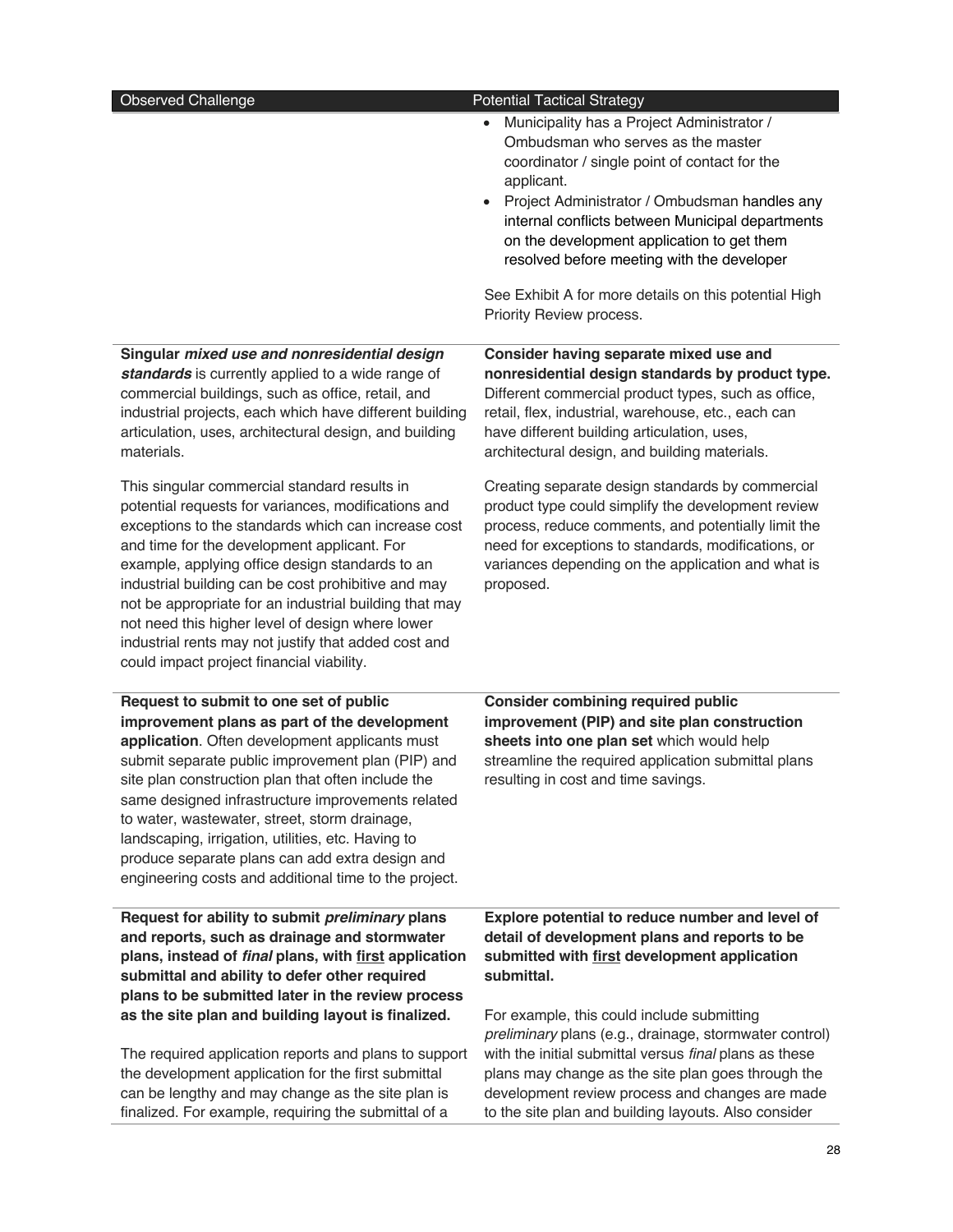| <b>Observed Challenge</b>                                                                                                                                                                                                                                                                                                                                                                  | <b>Potential Tactical Strategy</b>                                                                                                                                                                                                                                                                                                                                                                                                                                                                                                                                                                                                                                                                                                                                                                                                                                                                                                                                      |
|--------------------------------------------------------------------------------------------------------------------------------------------------------------------------------------------------------------------------------------------------------------------------------------------------------------------------------------------------------------------------------------------|-------------------------------------------------------------------------------------------------------------------------------------------------------------------------------------------------------------------------------------------------------------------------------------------------------------------------------------------------------------------------------------------------------------------------------------------------------------------------------------------------------------------------------------------------------------------------------------------------------------------------------------------------------------------------------------------------------------------------------------------------------------------------------------------------------------------------------------------------------------------------------------------------------------------------------------------------------------------------|
| Final Drainage Report and Stormwater Pollution<br>Control Construction Drawings with the first submittal<br>can add time and cost to the project as these plans<br>may need to be revised as the application goes<br>through the development review cycle and changes<br>to the site plan and building layouts may require<br>changes to these corresponding plans and reports<br>as well. | permitting required landscape plans and photometric<br>plans to be submitted after the first application<br>submittal and not until the site plan and building<br>layout have been determined after development<br>review. This could help save time and costs.                                                                                                                                                                                                                                                                                                                                                                                                                                                                                                                                                                                                                                                                                                         |
| <b>Desire for tactical Development Review Teams</b><br>with focused specializations to help streamline the<br>process and save time and costs for both the<br>applicant and municipality.                                                                                                                                                                                                  | <b>Explore potential for municipal Tactical</b><br>Development Review teams that specialize in key<br>priority areas of the community (e.g., downtown,<br>redevelopment areas) and product types (e.g.,<br>industrial, multifamily) that could provide a strategic<br>and responsive development review process.<br>Having a focused development review process with<br>staff with specialized expertise and knowledge could<br>save time and cost for both the development<br>applicant and the municipality.                                                                                                                                                                                                                                                                                                                                                                                                                                                          |
| Need/desire to better integrate LDDA and LEDP<br>in the development review process for projects<br>that address LEDP and LDDA goals and<br>objectives.                                                                                                                                                                                                                                     | Provide increased opportunities for LDDA and<br>LEDP to be more integrated into the<br>development review process for projects that<br>advance the LEDP Advance Longmont 2.0 and<br>the LDDA Downtown Master Plan of<br>Development goals and objectives.<br>Ensure designation of development review staff<br>$\bullet$<br>persons to serve as liaisons to LEDP and LDDA<br>to keep them in the loop on submitted<br>development applications that address LEDP and<br>LDDA goals and objectives.<br>Maintain strong lines of communication between<br>$\bullet$<br>municipal development review and LEDP and<br>LDDA, and regularly update organizations on<br>status of applications and any issues that arise.<br>Include LEDP and LDDA as a referral agency for<br>$\bullet$<br>identified key downtown and economic<br>development projects to provide opportunities to<br>comment on development applications as needed<br>to address issues and find solutions. |
| Desire to learn from other communities and<br>what's working well for them (and not working so<br>well) in the development review process and seeing<br>if some recommendations could be applied to the<br>Longmont entitlement process.                                                                                                                                                   | Explore best practices associated with the<br>development review processes from other<br>communities to streamline the development review<br>process and strengthen public and private<br>collaboration. This could include providing ongoing<br>training and professional development opportunities<br>and mentorship to empower staff and implement<br>creative problem-solving solutions to advance public<br>and private sector goals and objectives.                                                                                                                                                                                                                                                                                                                                                                                                                                                                                                               |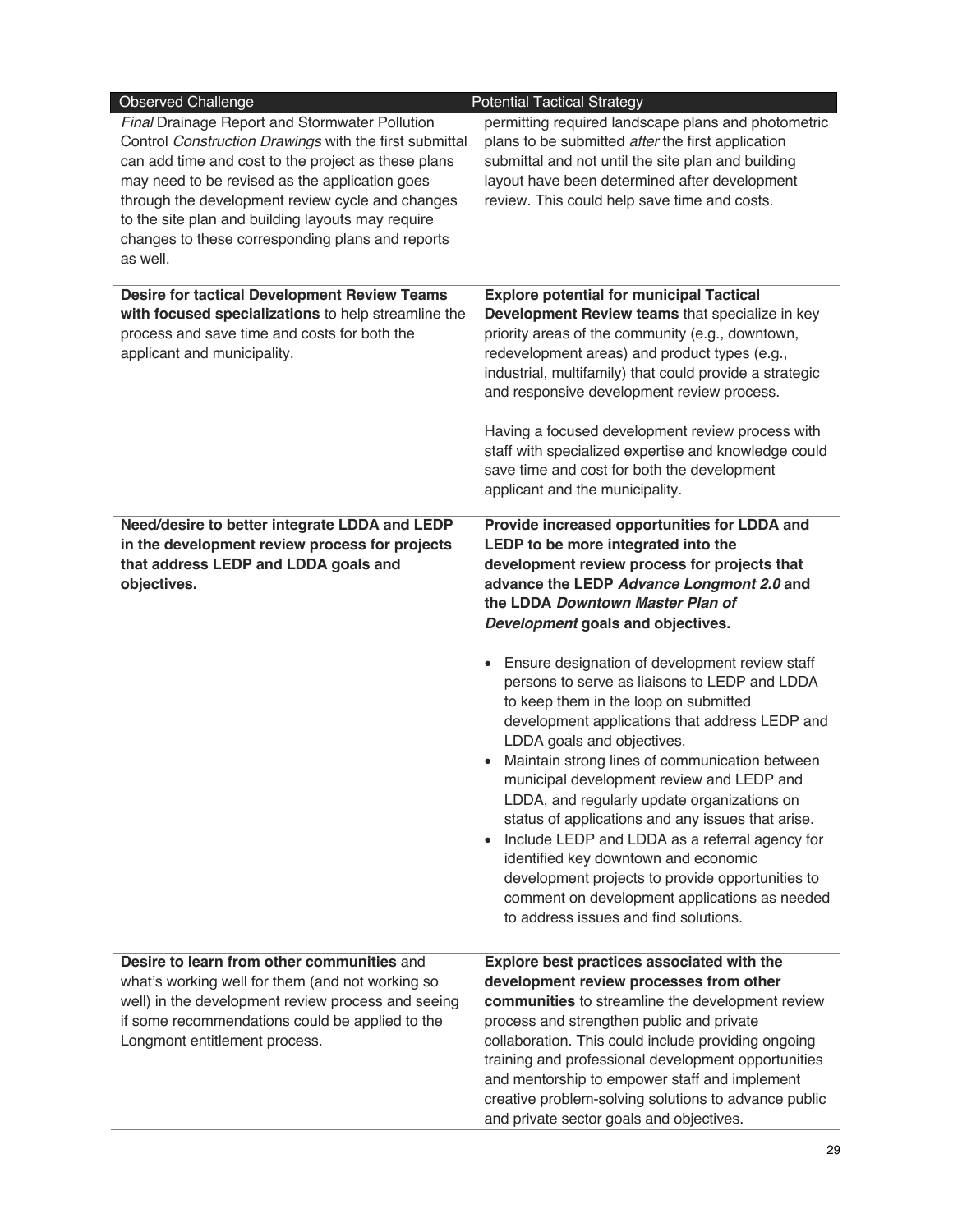| <b>Observed Challenge</b><br>Desire to strengthen coordination among<br>department review comments in the<br>development review process to reduce<br>conflicting and repeated review comments. This<br>can lead to confusion on how applicant should<br>respond to the comments resulting in increased time<br>and cost.<br>Examples of comments identified by applicants that<br>are sometimes conflicting include: not related to<br>constructability, not a city design requirement or on<br>current checklist, perceived reviewer preferences,<br>not required per city standards, and new comments<br>introduced that based on issues that were previously<br>agreed upon and addressed with staff in previous<br>submittals. | <b>Potential Tactical Strategy</b><br>Explore use of quality control measures and<br>ensure alignment across the various<br>departments and referral agencies involved in<br>the development review process.<br>Provide opportunities for development review staff<br>managers to coordinate internal staff comments,<br>address any conflicting comments, and conduct final<br>review of development application comments to<br>check for conflicting and repeated comments before<br>sending to applicant. Also reference section of the<br>Land Development Code for comments required by<br>code to provide clarity to the development applicant.<br>This could reduce the number of applicant<br>resubmittals and shorten development review<br>timelines. |
|------------------------------------------------------------------------------------------------------------------------------------------------------------------------------------------------------------------------------------------------------------------------------------------------------------------------------------------------------------------------------------------------------------------------------------------------------------------------------------------------------------------------------------------------------------------------------------------------------------------------------------------------------------------------------------------------------------------------------------|-----------------------------------------------------------------------------------------------------------------------------------------------------------------------------------------------------------------------------------------------------------------------------------------------------------------------------------------------------------------------------------------------------------------------------------------------------------------------------------------------------------------------------------------------------------------------------------------------------------------------------------------------------------------------------------------------------------------------------------------------------------------|
| Need for clarity on exceptions to city standards,<br>administrative modifications, and variances as<br>part of the development application process on<br>what constitutes a request for an exception to city<br>standards (public improvement design standards<br>and construction specifications), administrative<br>modifications, or variances and if one is required and<br>what would be acceptable can add uncertainty<br>(increased risk), time and cost to a project.                                                                                                                                                                                                                                                      | Seek clarity on request for exception,<br>administrative modification, or variance prior to<br>formal application submittal early in the process<br>to see if one may be required by addressing up front<br>with the development review staff prior to formal<br>development application submittal.                                                                                                                                                                                                                                                                                                                                                                                                                                                             |
| Development application submittal requirements<br>can be very lengthy and overly burdensome for<br>smaller projects, including some site plans,<br>subdivision plats, administrative modifications, and<br>temporary uses.                                                                                                                                                                                                                                                                                                                                                                                                                                                                                                         | Explore setting up a separate development<br>review process to streamline the process for<br>smaller projects. Consider streamlining the process<br>with designated development review staff for smaller<br>projects that may not require the same application<br>materials or similar review timelines as larger<br>development applications. This could help reduce<br>the number of development applications in review<br>which can help free up staff capacity.                                                                                                                                                                                                                                                                                             |
| Municipal electronic submittal and plan review<br>process for development applications can be a<br>challenge for users in terms of ease of use and<br>navigating the system (e.g., document submittal<br>formats and review commenting process).<br>The electronic document review process has<br>improved efficiency and can be a time and cost                                                                                                                                                                                                                                                                                                                                                                                   | Continue to explore options to refine and update<br>the electronic document submittal and plan<br>review process to be more user friendly,<br>intuitive, and streamlined for both the development<br>applicant and municipal development review staff.<br>Improve visibility via City Development Process<br>website on how users can access the on-line                                                                                                                                                                                                                                                                                                                                                                                                        |
| saver (e.g., no need for multiple paper copy<br>submittals) and allows staff to share and review<br>electronic documents across departments. However,<br>it has been commented that the electronic document                                                                                                                                                                                                                                                                                                                                                                                                                                                                                                                        | submittal process portal to create accounts, pay<br>fees, submit development applications, and track<br>application processing status.                                                                                                                                                                                                                                                                                                                                                                                                                                                                                                                                                                                                                          |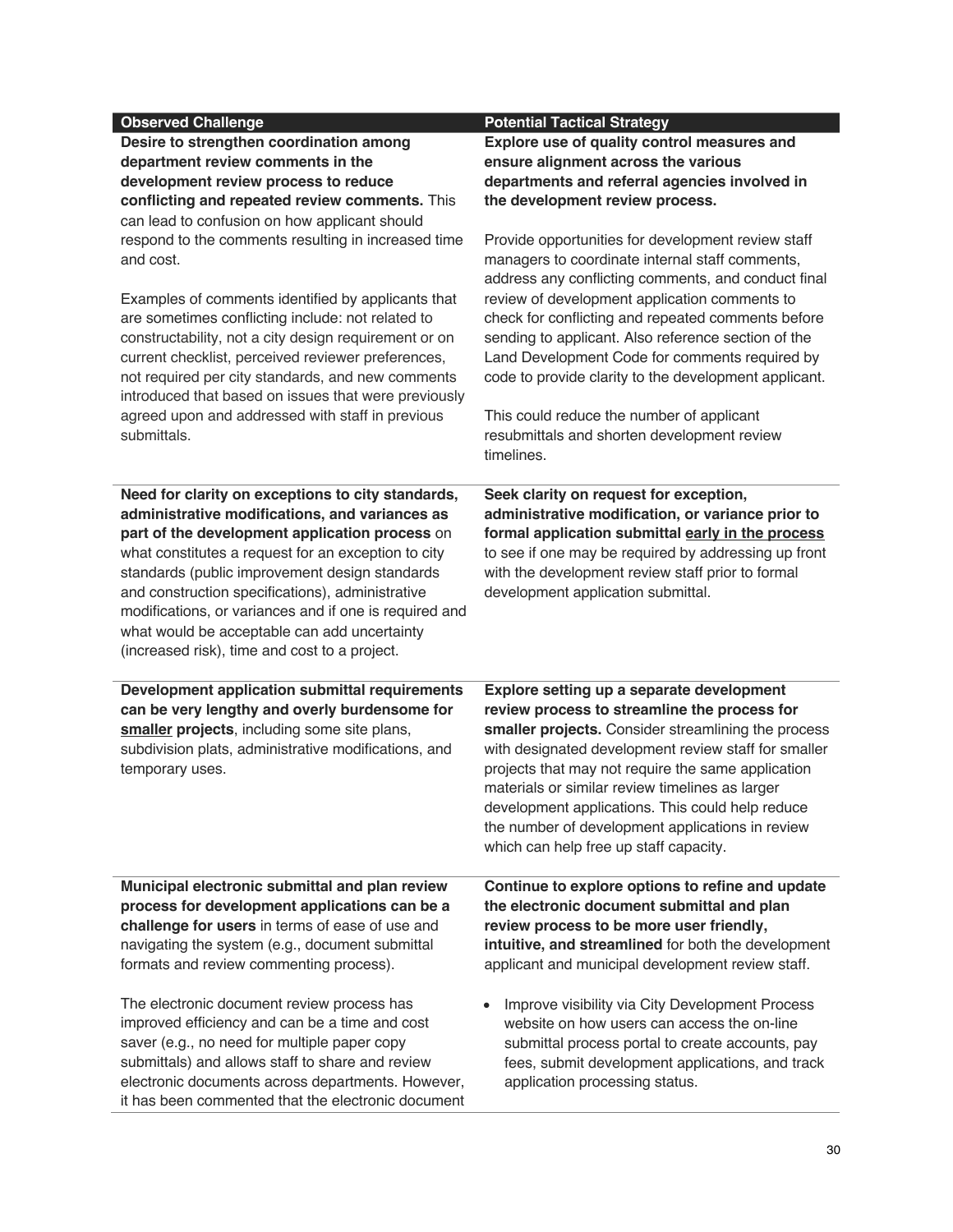submittal process can be challenging in terms of ease of use, such as providing documents in required PDF formats, document commenting process, and potential for errors to be generated which can make the process challenging to navigate.

#### Observed Challenge **Potential Tactical Strategy**

- Update user guides that provide detailed instructions and tips for the on-line submittal process for site plans, plats, and other development applications (e.g., how to submit applications in appropriate Adobe PDF formats, how to comment within the PDF documents).
- Explore engaging consulting services with specialized expertise in electronic document review platforms as needed to assist in providing user-friendly interfaces and technical assistance.
- Highlight processing status of development applications with estimated completion dates, assigned development review staff, and open issues identified.